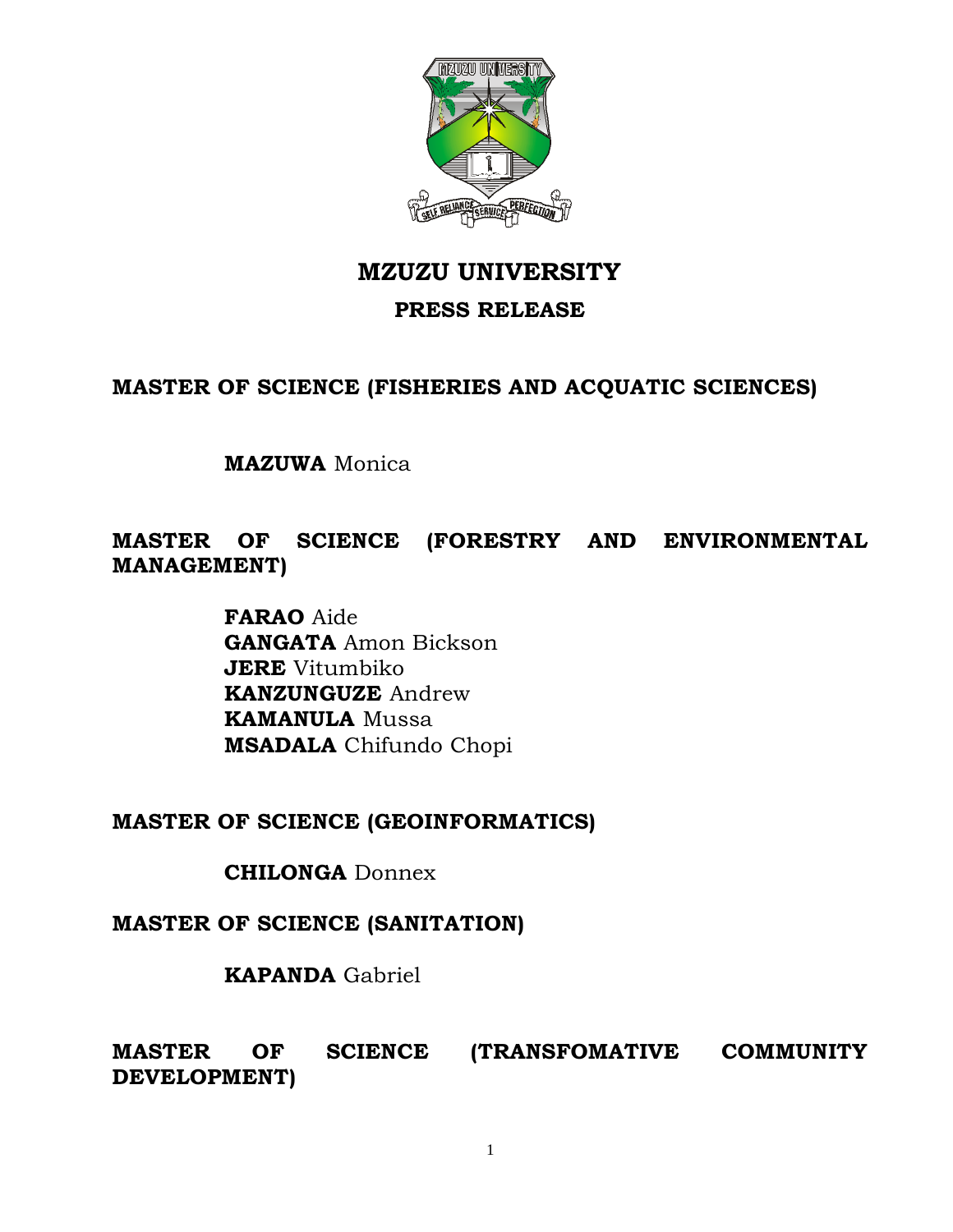### **CHILEMBO** Austin

### **MASTER OF SCIENCE (WATER RESOURCES MANAGEMENT)**

**BANDA** Chrissie Msulira

### **MASTER OF EDUCATION (TEACHER EDUCATION)**

**Pass**

**BOTHA** Timothy N. **CHIKAPA** Jane **CHIKWANDA** Nelson N.S. **MULEME** Treza Lucy **SANGOMA** Thokozani

**Credit**

**MAJAWA** Readson Lieutenant **MBALE** Gertrude **MKANDAWIRE** Paul K.K.S. **NYASULU** Moses **NANGALEMBE** Grace Anita **SELEMANI** Chimwemwe **WADSON** Duncan

### **MASTER OF EDUCATION (LEADERSHIP AND MANAGEMENT)**

**Pass**

**KALUA** Masautso Frank **KAMANGA** Davis Benura **MWALILINO** Emmanuel Capewell

**Credit**

**BANDA** Kapala Eneless **ELIFALA** Martin C.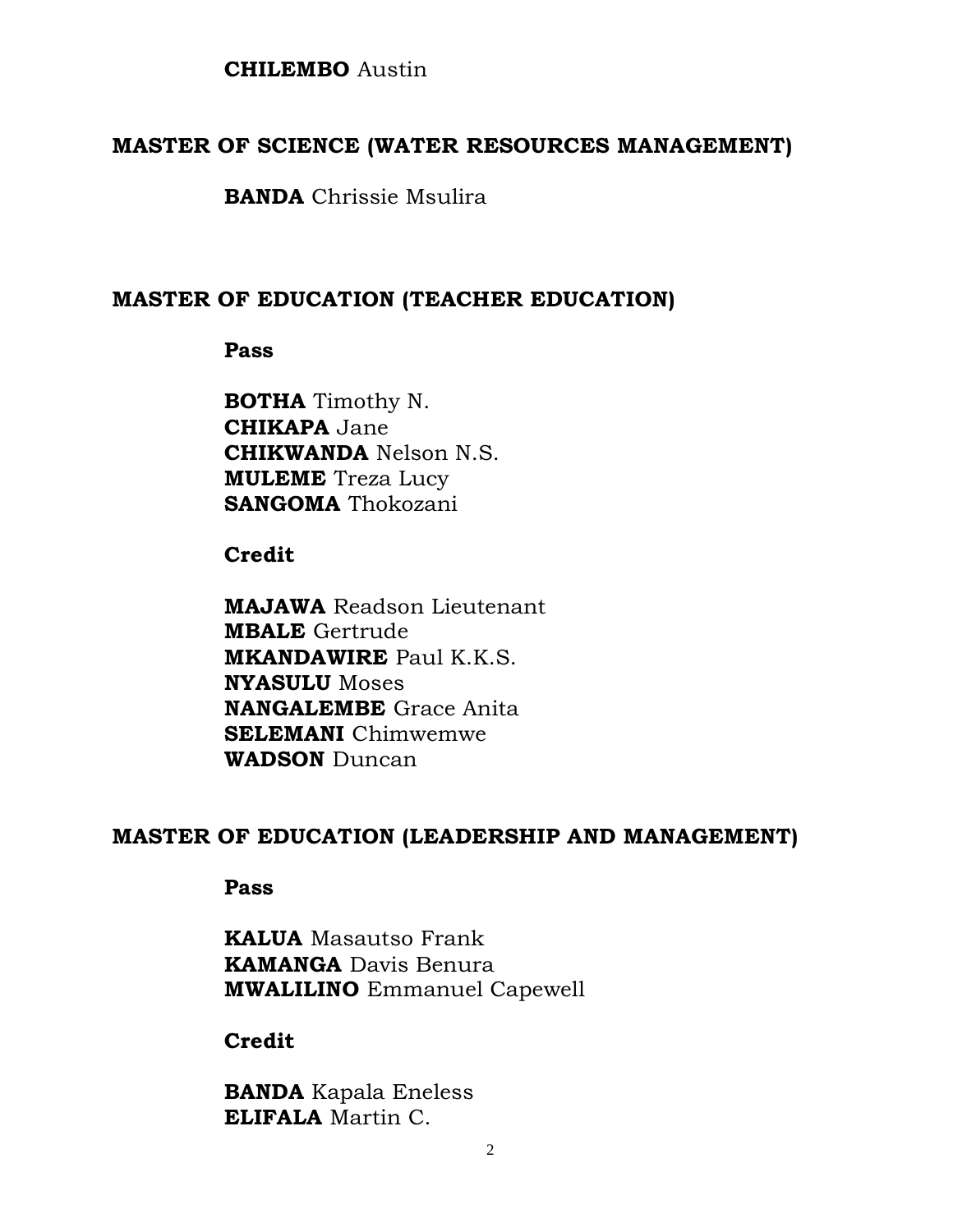**MWASINGA** Luke Khwima **NKHOMA** Dora Sekani **PHIRI** Victor Pangani **SAUZANDE** Dickson Mussa **YEKHA** Monica M. **ZAMULA** Zelita

### **BACHELOR OF SCIENCE (HOSPITALITY MANAGEMENT)**

**Pass**

**CHIGUMULA** Precious **KADANGO** Collins **PHIRI** Lemani

**Lower Second Class**

**SILUMBU** Gift

## **DIPLOMA IN LIBRARY AND INFORMATION SCIENCE**

**Pass**

**LIPONJE** George

**BACHELOR OF ARTS (THEOLOGY AND RELIGIOUS STUDIES)**

**Pass**

**MPUMULO** Regina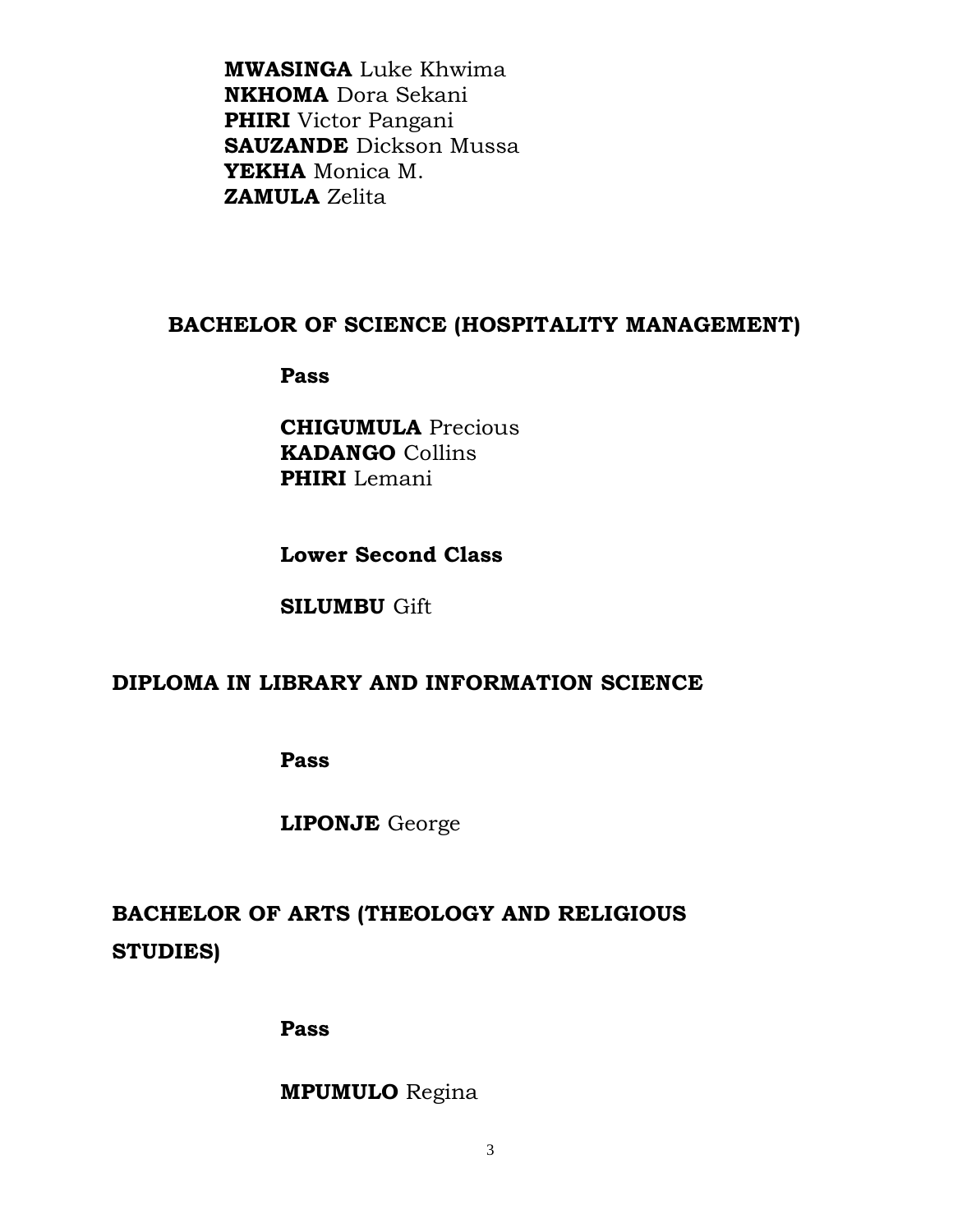### **DIPLOMA IN INFORMATION AND COMMUNICATION TECHNOLOGY**

**Pass** 

**CHIRWA** Themba **CHIMUSI** Hannes **KACHALI** Nelly **KADZAKUMANJA** Chikondi **KULAPANI** Chikondi **MGALA** Patrick **SIMBALOPA** Chikondi

## **BACHELOR OF SCIENCE (INFORMATION AND COMMUNICATION TECHNOLOGY)**

**Pass**

**BANDA** Chifuniro **BANDA** Gift **BECKMAN** Hamid **BENTHU** George **BVUNDULA** Aubrey **CHANG** Ikuo

**CHALENGA** Precious **CHIMPHERO** Bernadetta **CHINYAMA** Benevolence **CHIRWA** Sanderson **HARDSON** Beatrice **JERE** Caroline **LUWE** Kate **MANDA** Chrissy **MANYONI** Precious **MATOLA** Clement **MEMBE** Kennedy **MBEWE** Edward **MKHWIMBA** Grace **MLENGA** Felix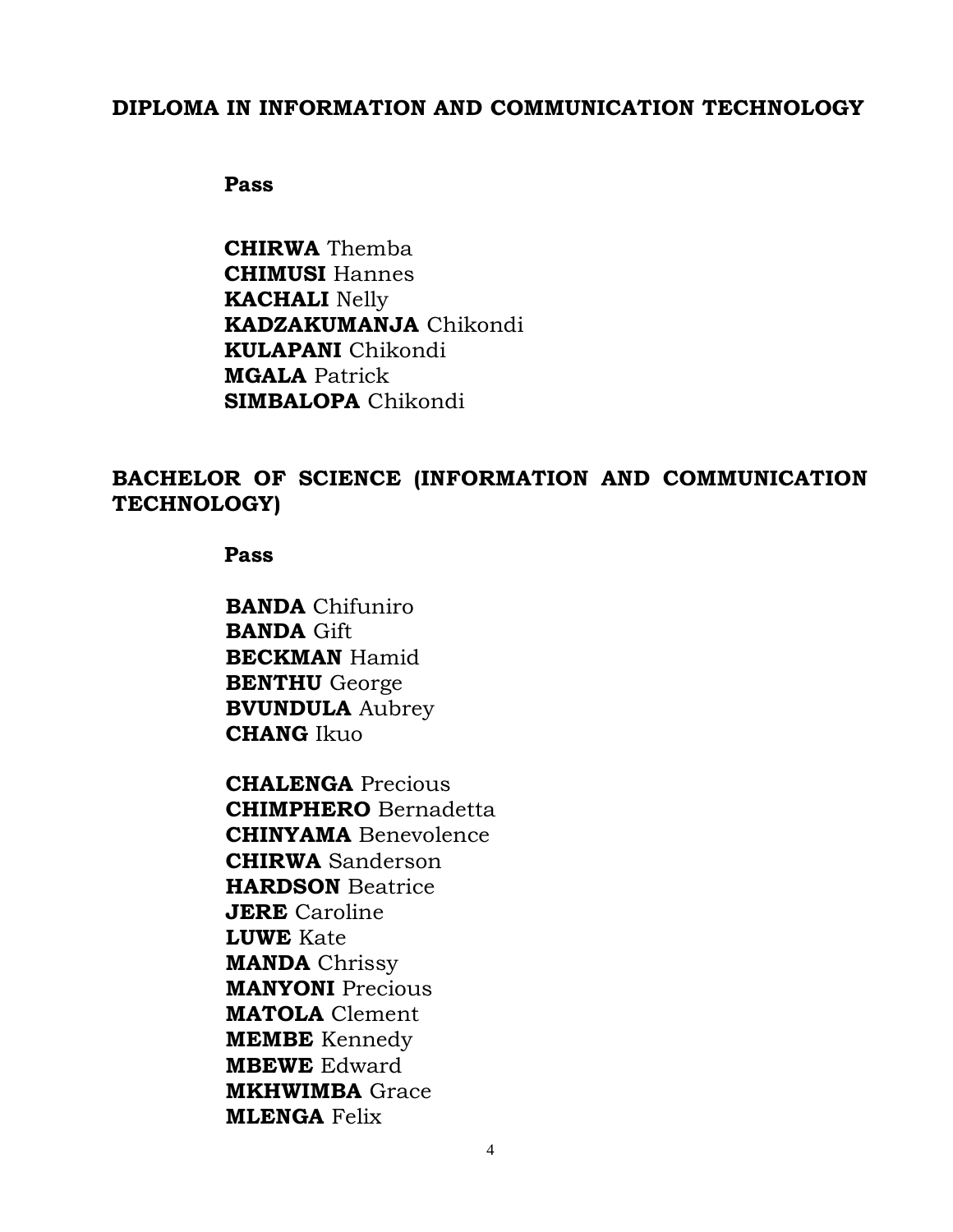**MLOZA** Emmanuel **MUGHOGHO** Charles **MSISKA** Duddley **MTUMBUKA** Silvester **MWENELUPEMBE** Twisibile

**Lower Second Class**

**CHAFULUMIRA** Samuel **CHILINDIZA** Nellah **JUMA** Gift **JUMBO** Wongani **KALUNDI** Richard **KATULI** Dereck **MAKOKOLA** Mustapha **MAPALA** Daniel **MICHAEL** Keong **MKANDAWIRE** Jonathan **MWENITETE** Samuel **NKHOMA** Mtendere **THIPIWA** Hadley **SAIWA** Vincent **SIKWESE** Simalike **SOLOMON** Sam

**Upper Second Class**

**CHITAYA** Brian **MAGUDA** Geoffrey E.H.P **NGWENYA** Innocent **NJEZA** Felix

### **BACHELOR OF SCIENCE (RENEWABLE ENERGY TECHNOLOGIES)**

**Pass**

**JERE** Elizabeth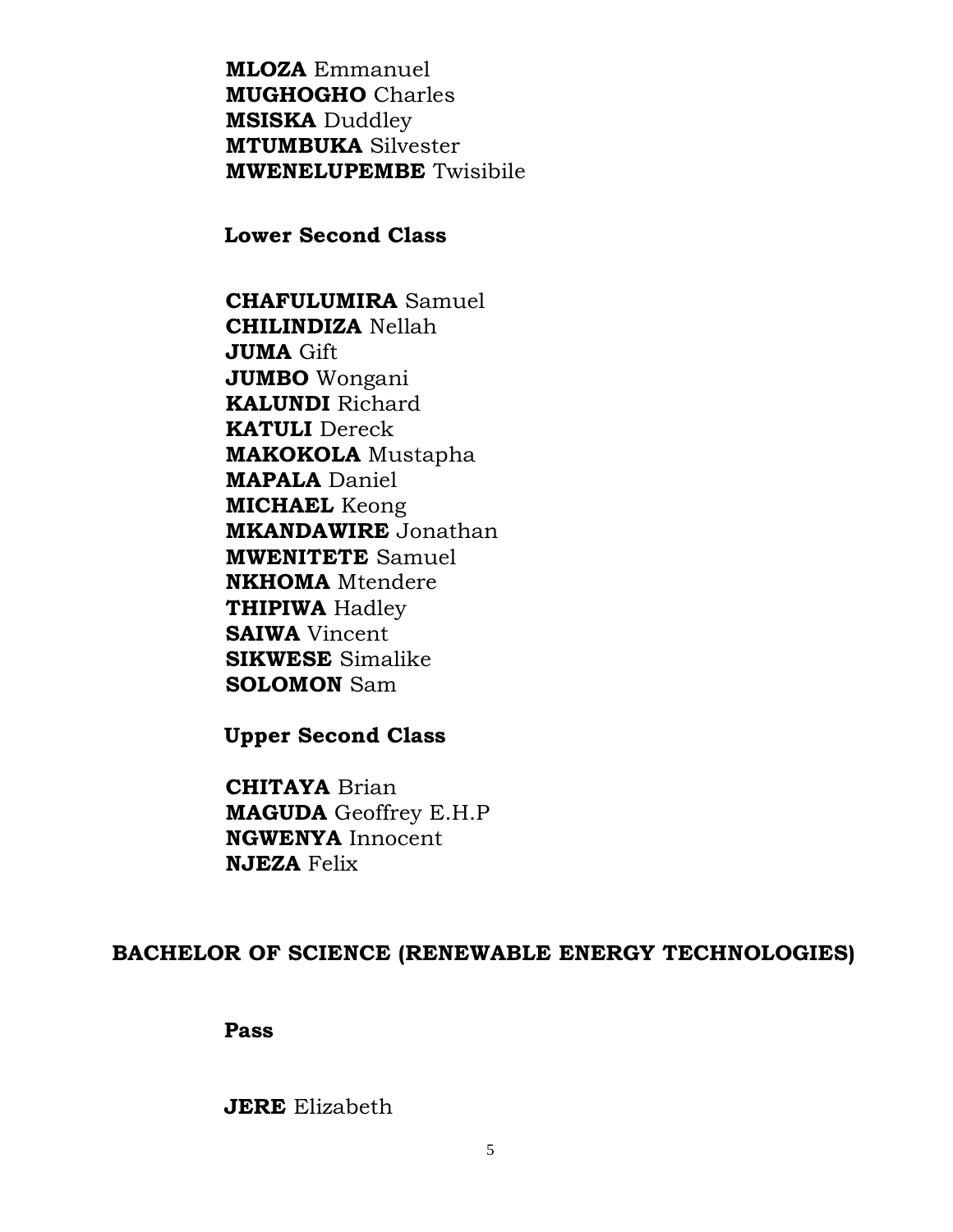**Upper Second Class**

**KHOMBE** Elisa M.

## **BACHELOR OF SCIENCE (FISHERIES)**

**Pass**

**CHAMBOTE** Steven **CHINGOLI** Lonjezo **LAZARO** Jazimoni **LUNGA** T. Jimmy **MANTCHOMBE** Madalitso

**Lower Second Class**

**MPHATSO** Grivin

## **BACHELOR OF SCIENCE (FORESTRY)**

**Pass**

**BALOYI** Isaac I.W.P.B. **BANDA** Thokozani **KWENDANI** Stanley **LUNGU** Patrick **NYIRENDA** Mercy

# **BACHELOR OF SCIENCE IN LAND MANAGEMENT (ESTATE MANAGEMENT)**

**Pass**

**CHILUZI** Chipo **DAUYA** Chimwemwe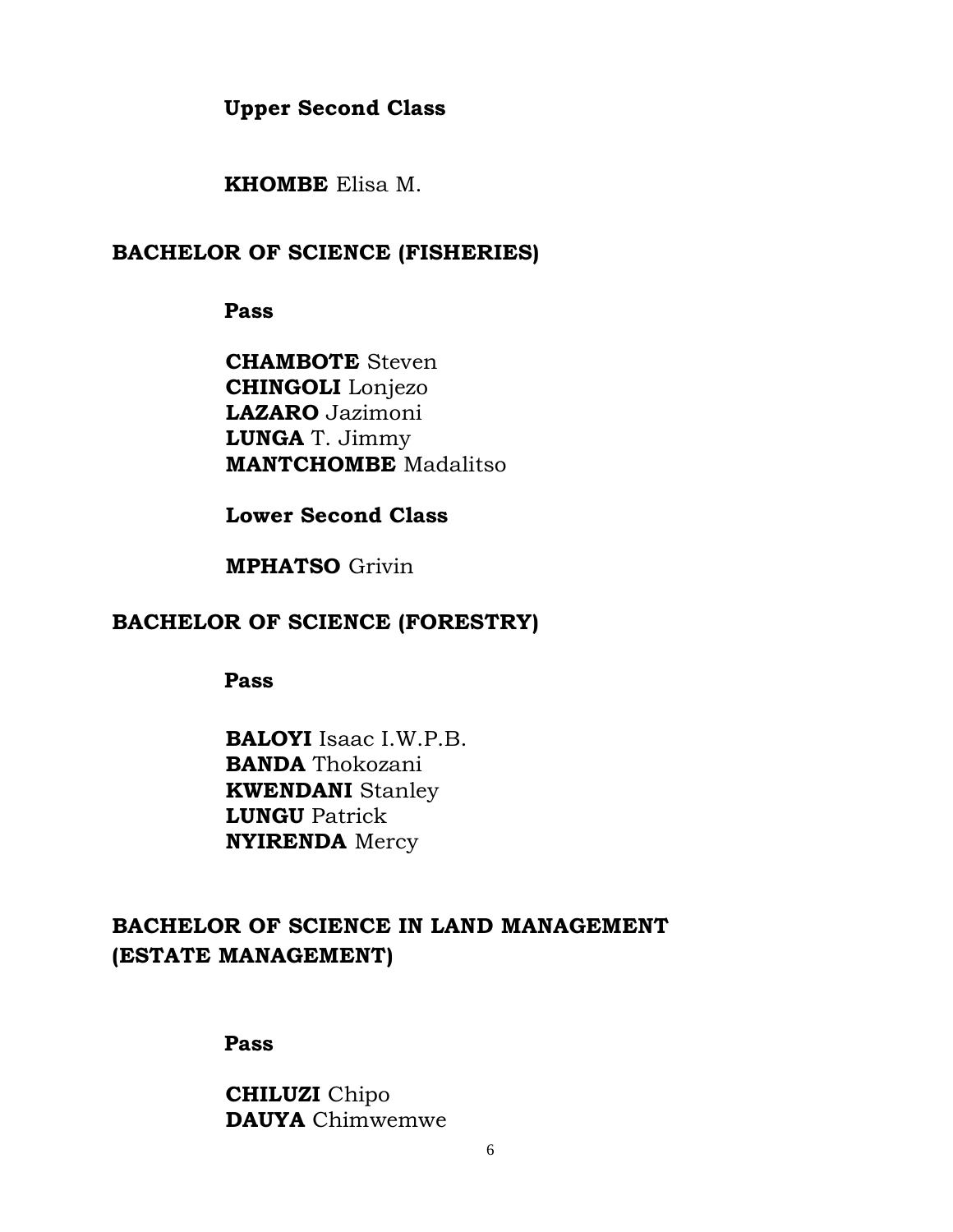**KANDULU** Innocent **KAUDE** Prince **MTUNDU** Mphukira **TIKAFE** Biziwick

### **Lower Second Class**

**BANDA** Jonathan **CHISALE** Siyileni **KALUMA** Douglas **KHONDE** Phyllis **MAGOMBO** Lameck

**Upper Second Class**

### **NSALUYOKOMA** Clifton

## **BACHELOR OF SCIENCE IN LAND MANAGEMENT (LAND SURVEYING)**

**Pass**

**BANDA** Moses **CHINGWALU** Mphatso **CHISALA** Luckson **CHUKAMBIRI** Roselyn **GOMBO** Caroline **CHRISTOPHER** Jacob Elias **LIFA** Chikondi **MALAKASI** Melina **SAPUWA** Lyson

**Lower Second Class**

**CHIMPENI** Winston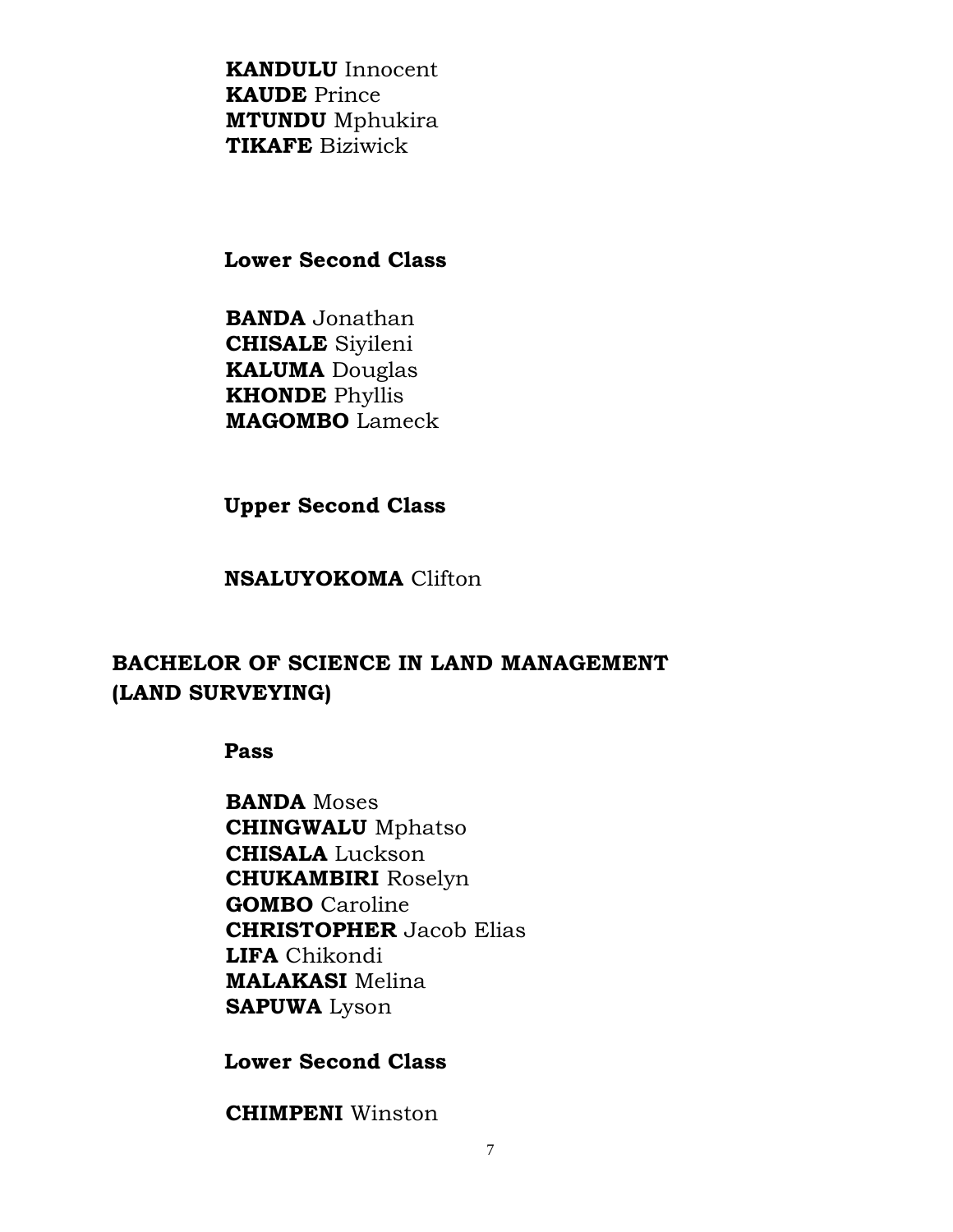**JEMBEMZIRO** Edgar **KAUKAMBO** Davies **NASTAZIO Harrison NDELEMA** Mexson **PAUNDI** Chimwemwe

**Upper Second Class** 

**BANDA MAZONDE Samson CHITSEKO** Sylvia **KWENDA** Tanazio

## BACHELOR OF SCIENCE IN LAND MANAGEMENT (PHYSICAL **PLANNING)**

**Pass** 

**BOTOMAN Rodrick KAPACHIKA** Francis LAEL Chikondi **MADEYA** Praise **MSISKA** Lidess **TAWAKALI Nickson** 

**Lower Second Class** 

**KAINGA Kondwani KANDINDI** Lucia **MBACKIE** Hajra **MLOTHA** Chisomo

**Upper Second Class** 

**SHABA** Benjamin

## BACHELOR OF SCIENCE (WATER RESOURCES MANAGEMENT AND DEVELOPMENT)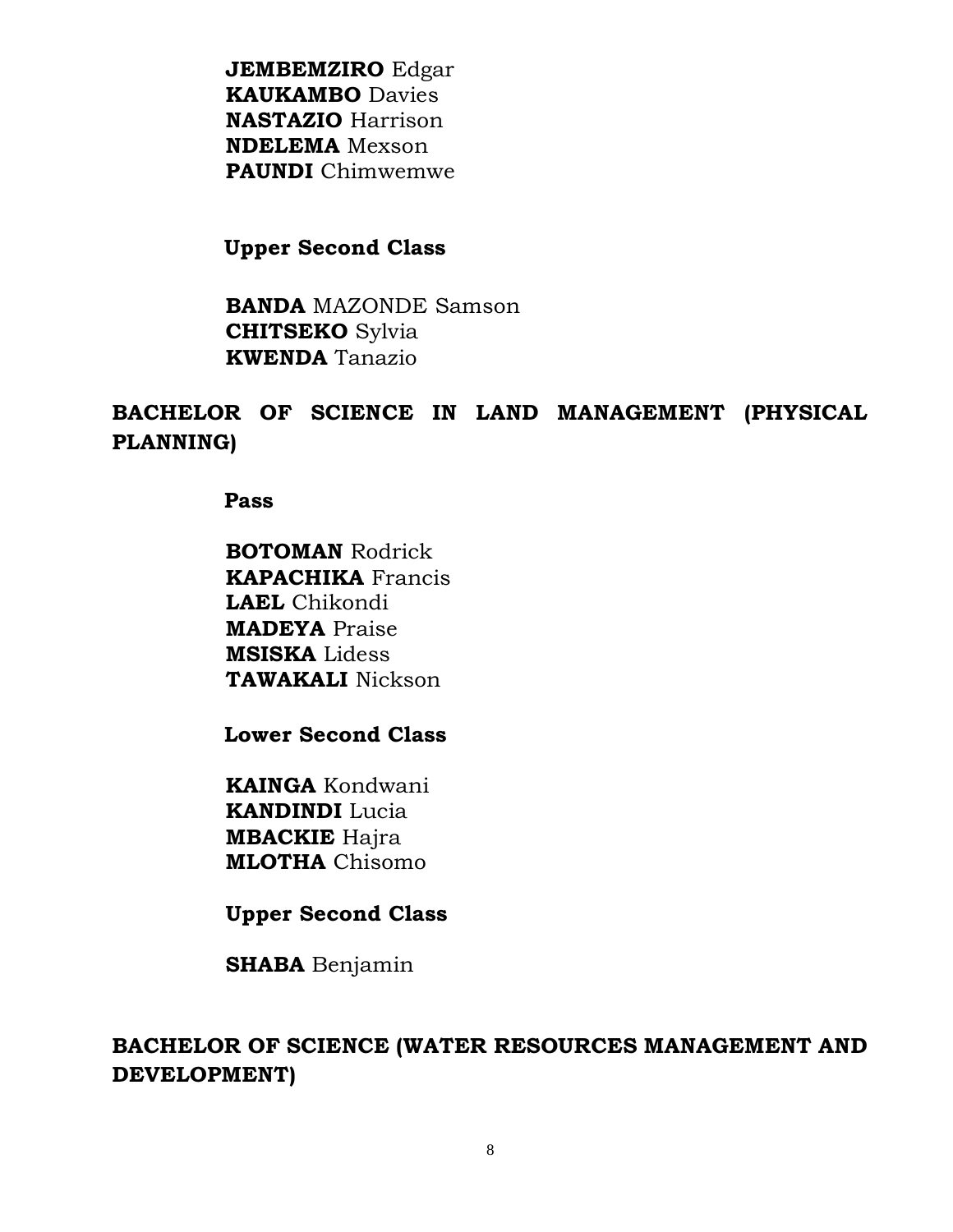**Pass**

**DZUMANI** Bridget **KAPHWITI** Francis

### **Lower Second Class**

**BANGO** Rodney **LIJUNI** Ireen

### **DIPLOMA IN EDUCATION (ARTS)**

**Pass** 

**BALAKA** Sheila **BANDA** Brighton **BANDA** Chimwemwe **BANDA** Chimwemwe **BANDA** Ellard **BANDA** Happy **BANDA** Jacqueline **BANDA** Joyce **BANDA** Lyameon **BANDA** Martha **BANDINDI** Clement **BISHOP** Prince **BITIEL** Emily **CHANZA** Eluphy **CHAULUNTHA** Vitumbiko **CHAVULA** Yuzi **CHALENGA** Pempho **CHIHANA** Maganizo **CHIKAFUMWA** Doreen **CHILOMBA** Pamela **CHILONGO** Edward **CHIMPOPI** Iwalani **CHINDONGO** Glory **CHIRAMBO** Khwima **CHIRAMBO** Trustons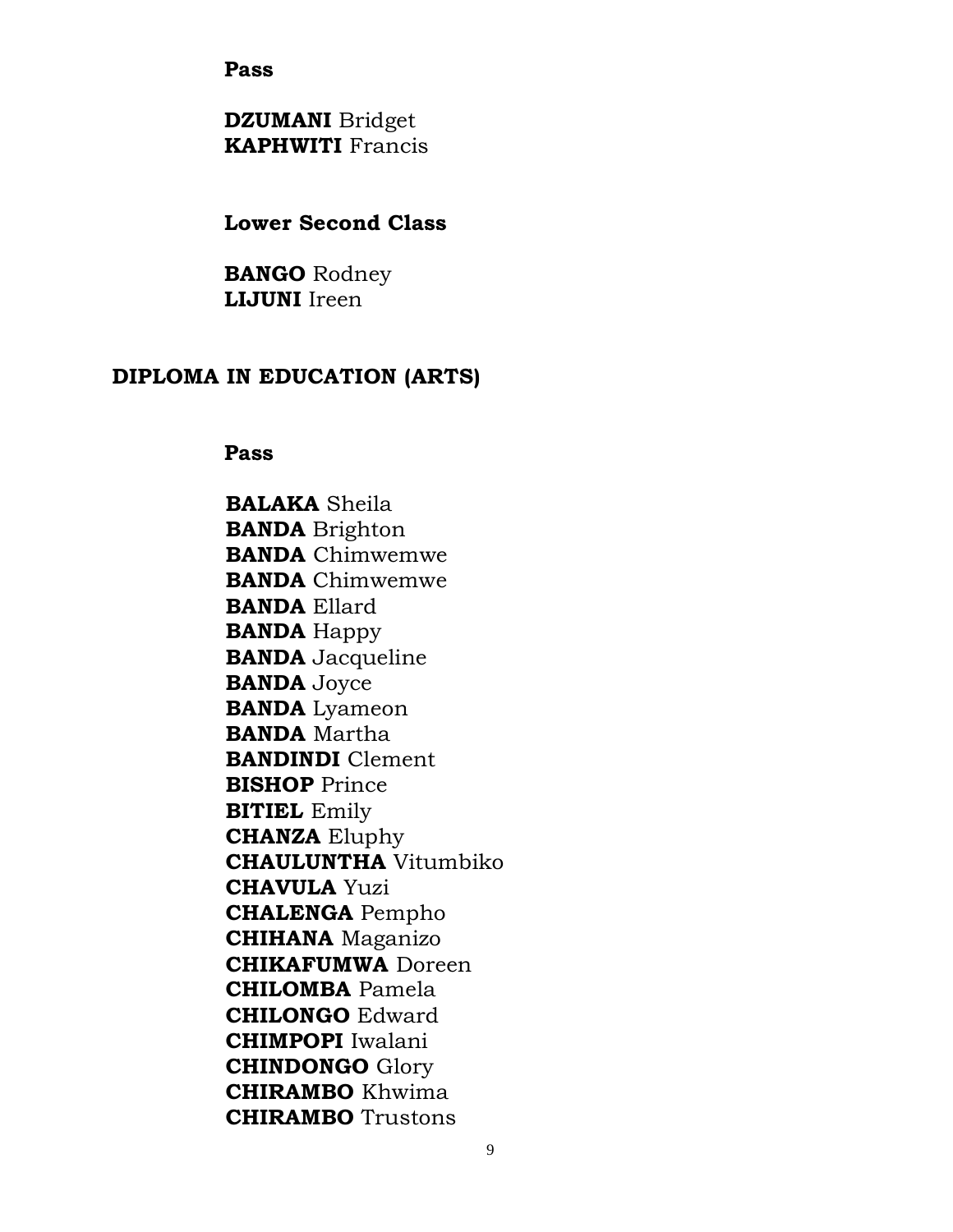**CHIRWA** Alice C. **CHIRWA** Alice **CHIRWA** Beata **CHISUNKHA** Petros **CHITAYA** Mercy **CHIUMIA** Esnart **CHIUDZA** Sautso **CHUNGA** Grace **DAMBA** Alex **GONDWE** Michael **GRAFIUD** Binalison **GUGUZA** Jeremiah **HAMISSI** Jamillah **HARAWA** Toliya **ISSA** Tamandani **JAMALI** Eneless **JAMU** Andrew **JENNINGS** Henry **JERE** Agness **JERE** Chrissy **JESIMANI** Simon **JIMU** Emilda **JUMBE** Mathews **JUWAWO** Abibiana **KAIPA** Edah **KALIPO** Josophine **KALUNGA** John **KAMANGA** Chisomo **KAMANGA** Emmanuel **KAMANGA** Mirriam **KAMKWAMBA** Angelah **KAMPANDO** Louis **KAMWANA** Edmond **KANJENTHULA** Joseph **KANSAPATO** Beatrice **KAONGA** Jastin **KAPAKASA** Chikondi **KAPESA** Benard **KAPONDA** Mirriam **KASAMBALA** Anthony **KASAMBALA** Jolly **KASINJA** Kumbukani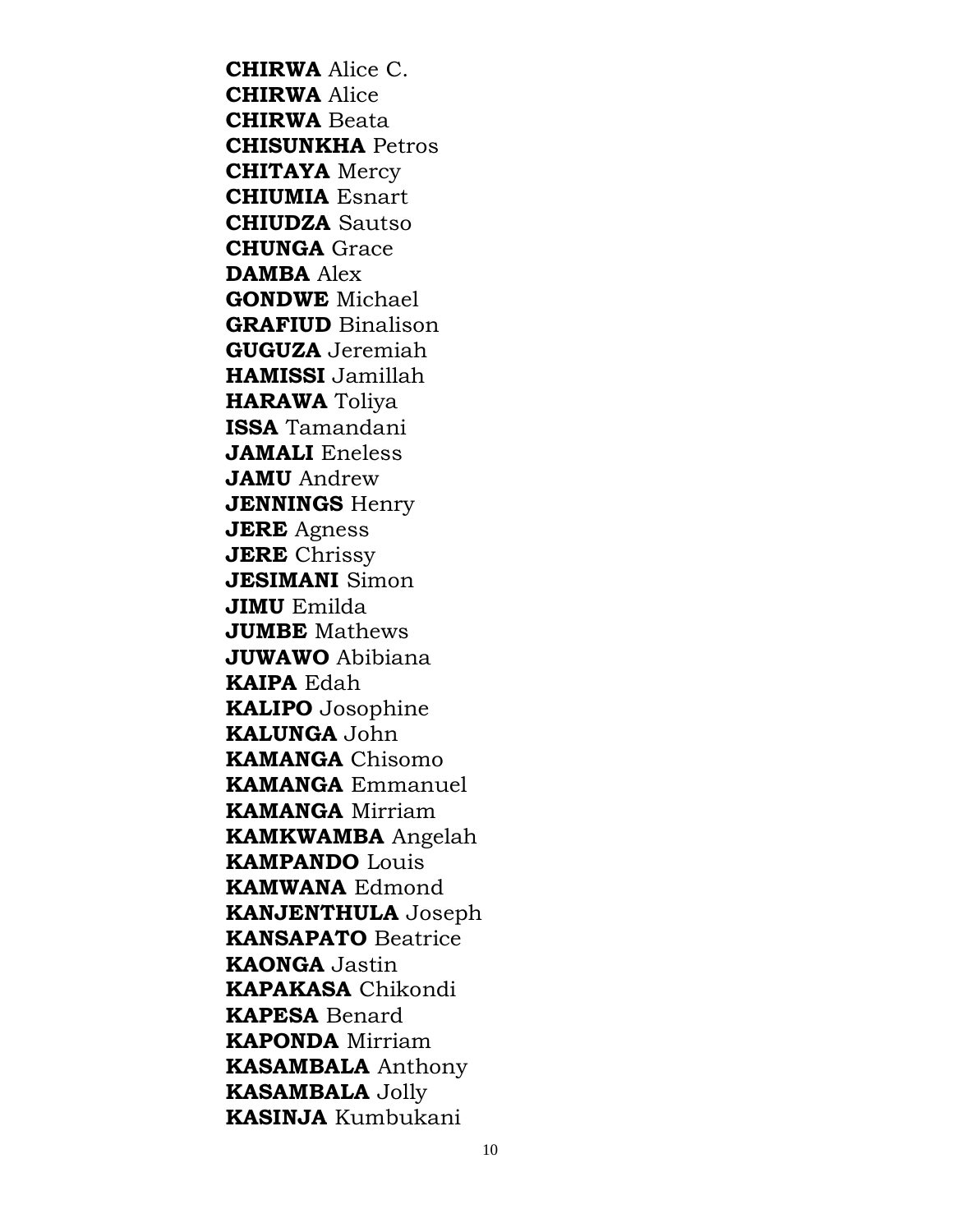**KATHEWERA** Virginia **KAUNDA** Catherine **KAUNDA** Dorah **KAUNDA** Esther **KAYIRA** Lilian **KAYIRA** Temwani **KHANENI** Curvin **KHEMBO** Stewart **KHOLOWA** Chimwemwe **KILEMBE** Ibrahim **KULULANGA** Eunice **KUMBEMBA** Daniel **KUMWENDA** Mafunase **LASTON** Agreement **LIBAMBA** Bruno **LUHANGA** Glory **LUNGU** Lyness **LUSALE** Fellow **LUWE** Nyuma **MABVUTO** Chimwemwe **MACHEWO** Mirriam **MACHOKERO** Alice **MAGALASI** Fatima **MAKONDETSA** James **MAKUNGWA** Angellina **MALIZANI** Mavuto **MANDA** Felix **MANDA** Hellen **MANDA** Mary **MAONGA** Eluby **MASANKHULA** Reuben **MASANO** Stella **MATEWERE** Mercy **MATEYU** Christina **MATEYU** Ernest **MATUMBA** Ellen **MBAYA** Memory **MBOMA** Bertha **MBULO** Olipha **MGALA** Sylvester **MFUNE** Martha **MFUNE** Victoria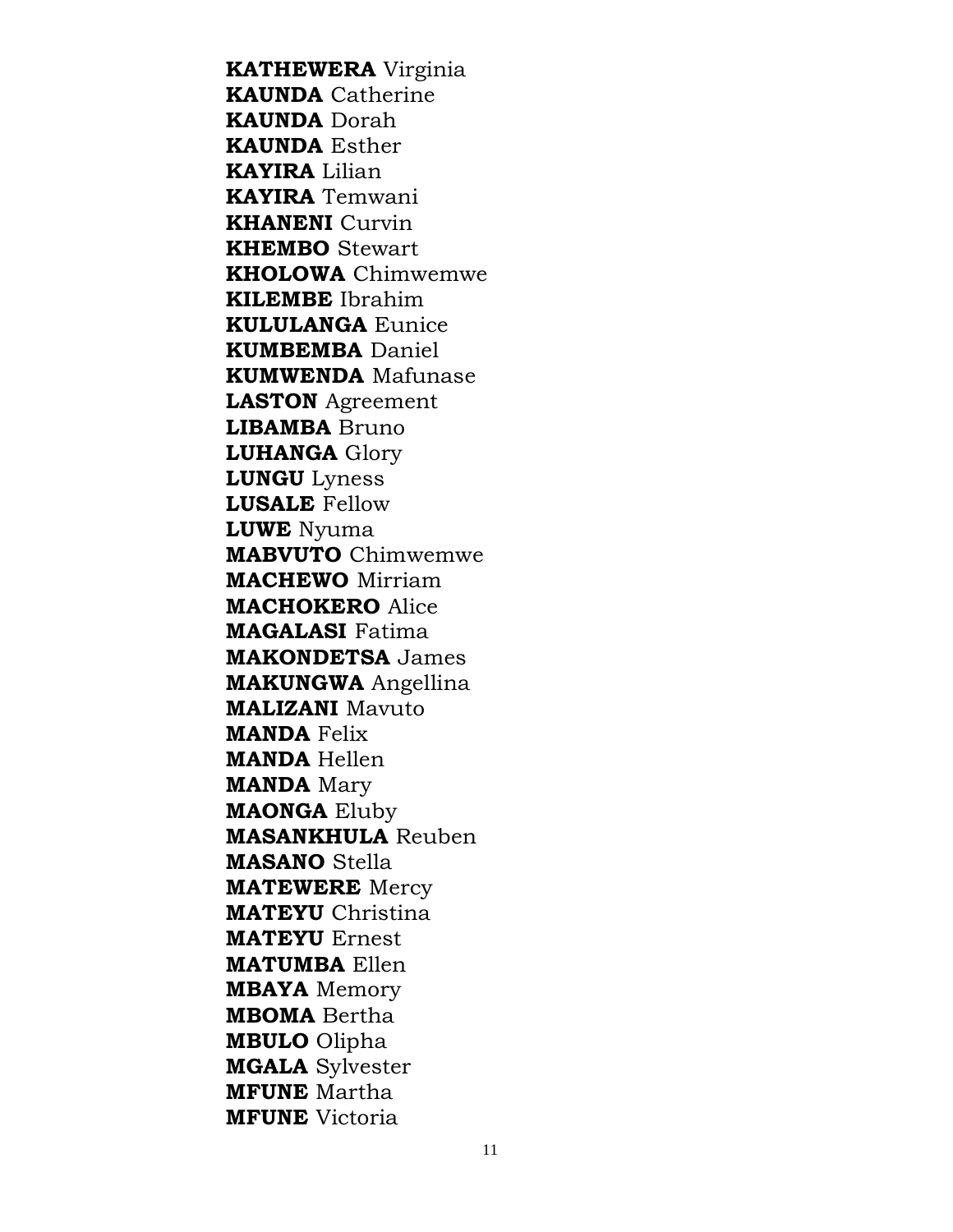**MFUNGWE** Kondwani **MHANGO** Duwire **MHANGO** Lizzie **MISSI** Racheal **MITHI** Veronica **MKAMALISHA** Joel **MKANDAWIRE** Christina **MKANDAWIRE** Youngson **MKANDAWIRE** Martin **MKWINDA** Glyn **MKHALA** Tanangachi **MLONGOTI** Lewis **MLOWOKA** Feston **M'META** Alinafe **MNDIMA** Memory **MNDOLIRO** Maxwell **MNTHALI** Emmie **MOYO** Blessings **MPOFU** Rhoda **MSISKA** Sangwani **MSHANI** Constance **MSOSA** Hastings **MSOWOYA** Austin **MSUKWA** Twambilire **MSUSA** Agnes **MUDZA** Ellnet **MUGHOGHO** Tandulechi **MUKISI** Joseph **MUNTHALI** Henry **MUNTHALI** Jennifer **MUSSAH** Idrissah **MUYANIKA** Mercy **MUYEPA** Ireen **MVULA** Brenda **MVULA** Florence **MWANGONDE** Maitland **MWAKIKUNGA** Tumpale **MWALE** Enock **MWALE** Isabel **MWALE** Phaless **MWAMSAKU** Nganasho **MWANDIRA** Denis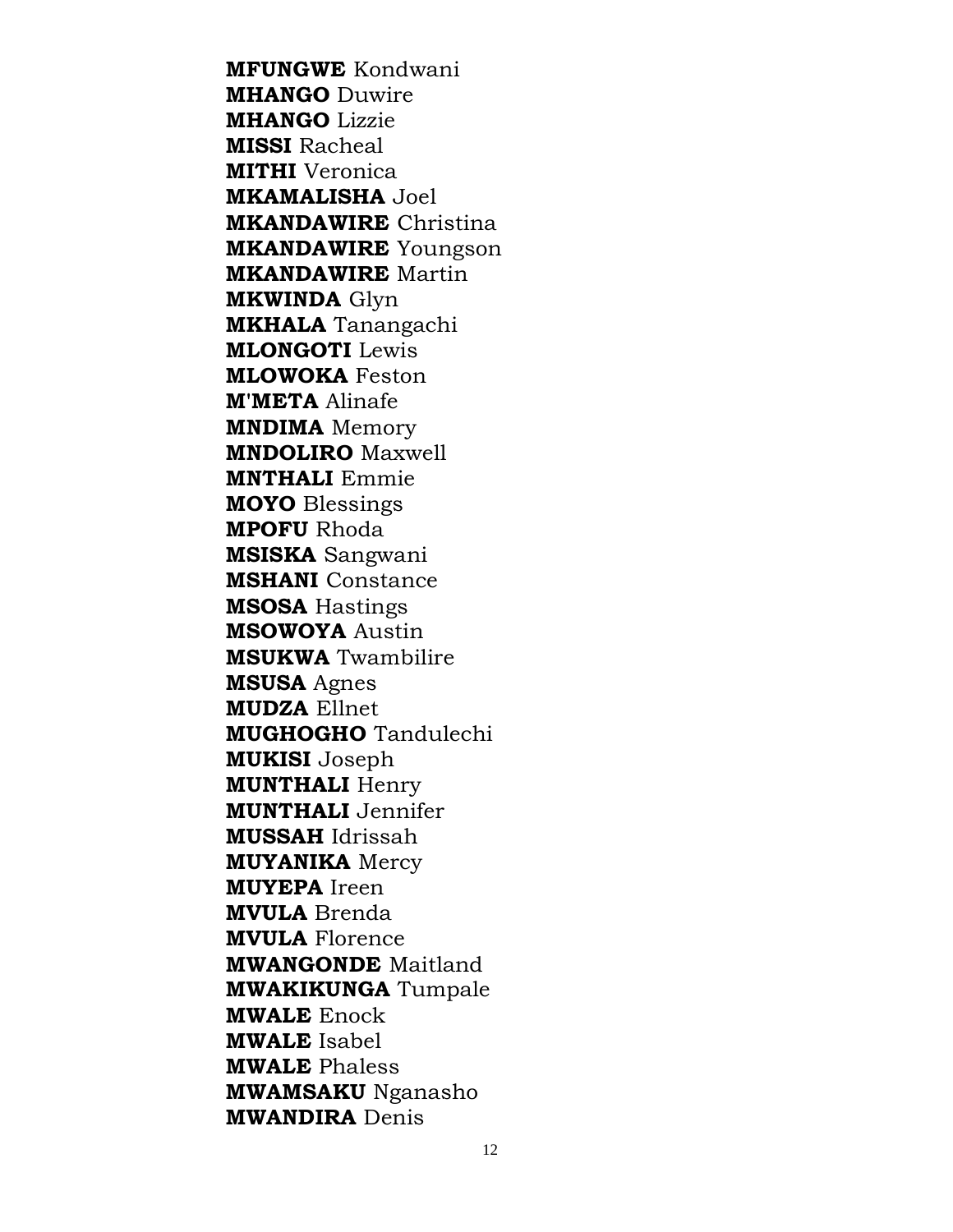**MWANGONDE** Maitland **MWANKEJA** Esau **MWENDA** Charity **MZUMARA** Rachel **NACHUMA** Tiyanjane **NAVEYA** Mary **NDHLOVU** Macdonald J.K **NGALA** Rose **NGWIRA** Tabitha **NICHOLUS** Howard **NKHATA** Jacqueline **NKHATA** Nation **NKHATA** Wisely **NKHOMA** Mavuto **NTHALA** Chifundo **NTHALA** Patience **NYASULU** Fumbani **NYASULU** Lewis **NYIRENDA** Alick **NYIRENDA** Petros **NYIRENDA** Frank **NYIRENDA** Mclean **NYONDO** Yesaya **NYONI** Salome **PAMDERA** Chimango **PHIRI** Esau **PHIRI** Mavuto **PHIRI** Misheck **PHIRI** Noria **PHIRI** Yoram **PHIRI** Oswell **SAUKIRA** Annie **SAMBO** Esther **SIBANDE** Maria **SICHALI** Naomi **SILUNGWE** Aeneas **SIMWINGA** Precious **SINGOGO** Violet **SHABA** Harvey **SHEMAH** Loveness **SHONGA** Robert **SIMBEYE** Joseph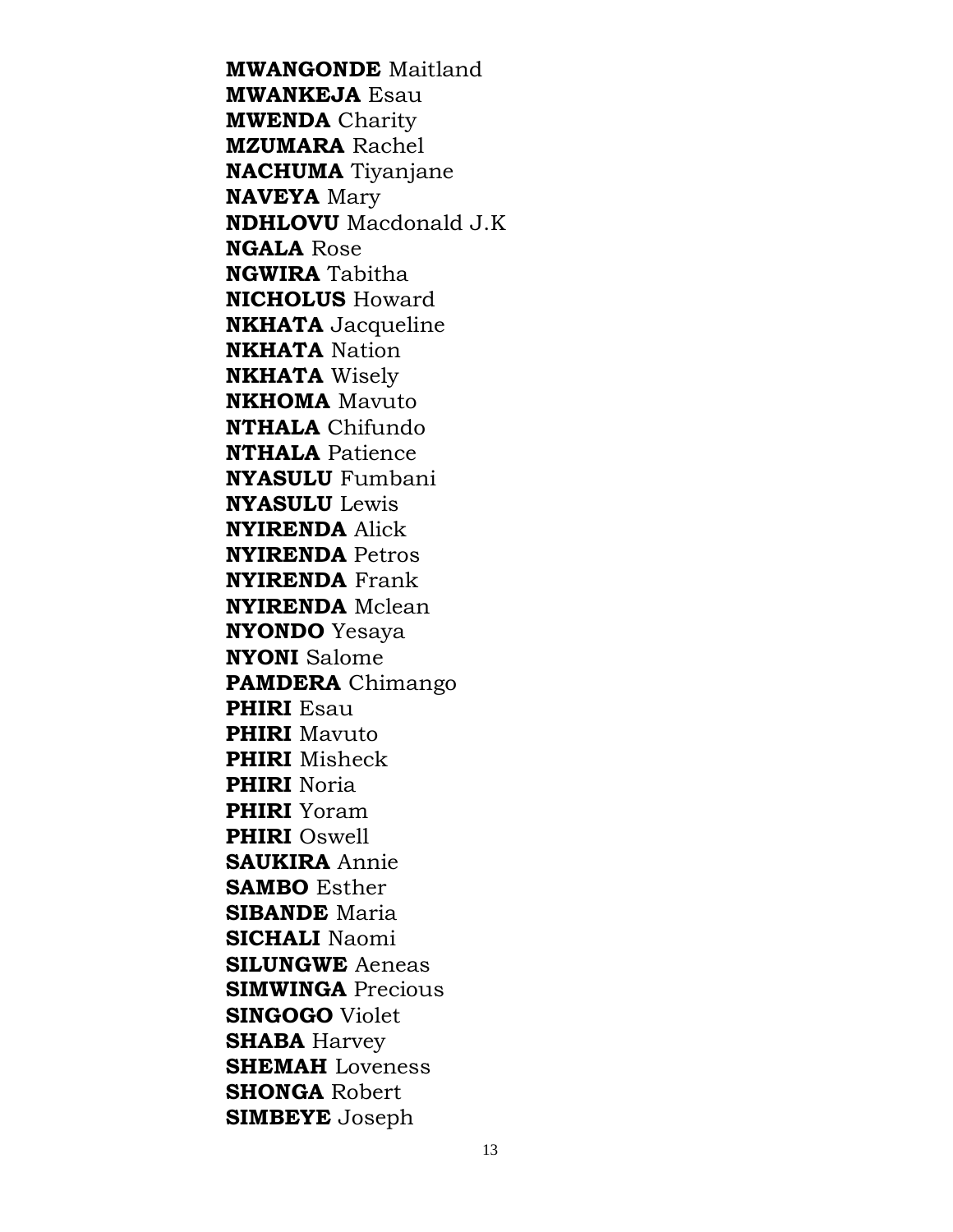**SONGA Esau TAULO** Thokozani **TCHONGWE** Ntchindi **TEMBO** Jossam **TEMBO** Shadreck **UKOLEKO** Loney **VINKHUMBO Brave** 

Credit

**CHILEMBO** Jacob **CHIMWETA** Geoffrey **CHIMZIMU** Kerston **CHIRWA** Mathews **CHINTOKOTA Aubrey DUBE** Sophie **GONDWE** Miriam **GUVEYA** Moffat **JUWA** Kazipale **KALEKENI** Nedson **KAPUTA Anna KAONGA Khumbo MAKWEZA** Vincent **MWACHUMU Shalom MWAFONGO Judith NKOSI Ella** SINGINI Joel

### DIPLOMA IN EDUCATION (LANGUAGES)

**Pass** 

**ALFONSO** Chimwemwe **ASIDI** Chrissy **BALUWA Ellen BANDA** Bosco **BANDA** Chisomo **BANDA** Catherine **BANDA** Catherine **BANDA** Elizabeth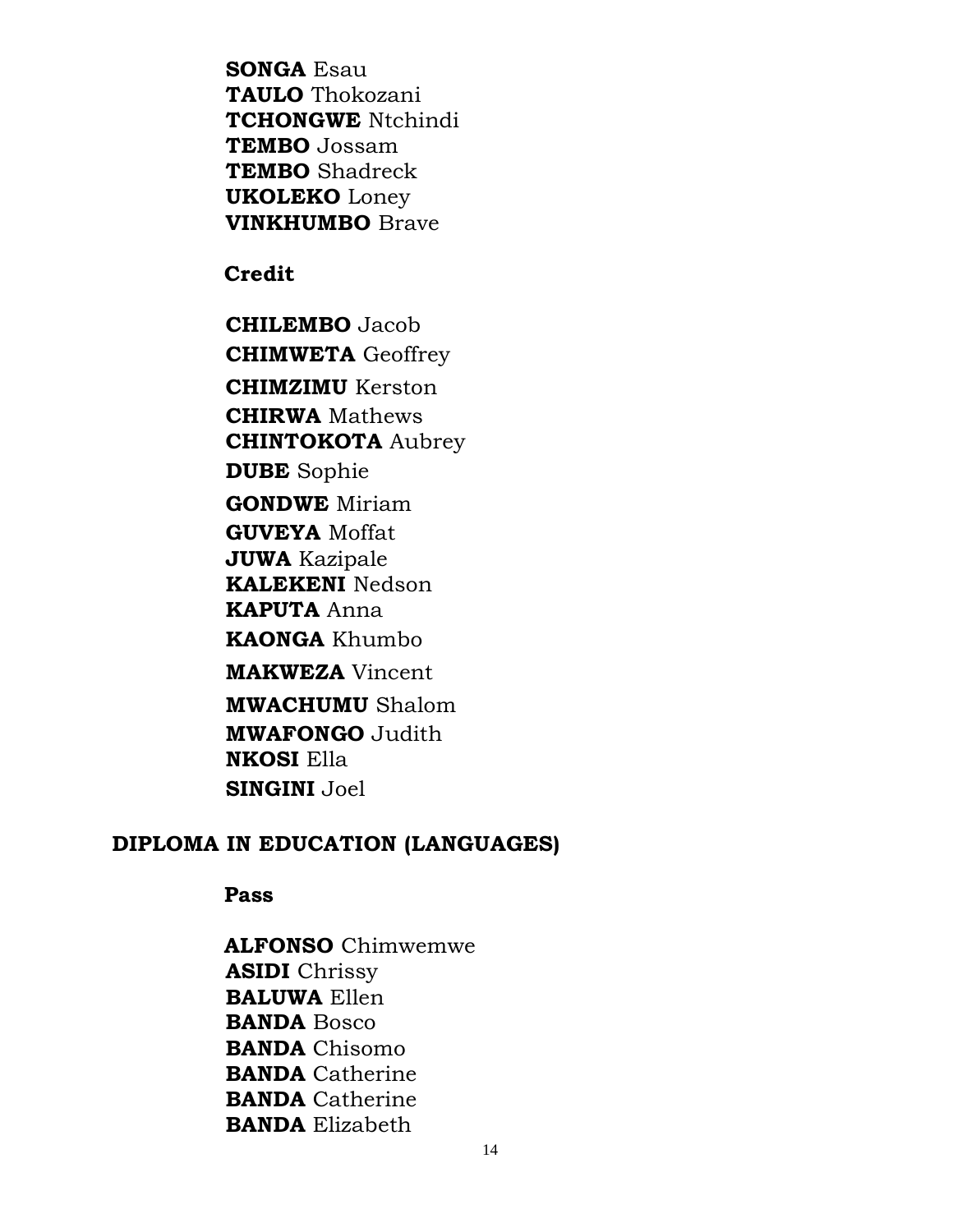**BANDA** Esnart **BANDA** Glory **BANDA** Gracious **BANDA** Martha **BANDA Paul BANDA** Rabecca **BANDA** Tamara **BELOFI** Emilda **BEZA** Gabriel **BIZIWECK Margret BWANALI** Annie **BWANALI** Prisca **BOTTI** Alice **BUNYA Ulemu CHAMVEKA** Doreen **CHAPENDA** Patrick **CHAVULA** Lilian **CHAVULA** Monica **CHIFULEMBA** Madalo **CHIKAKUDA** Dyna **CHIKAONDA** Masiku **CHIKUSE Annet CHIKWAWA Hermes CHILEWANI** Pauline **CHILONGA Naomi CHIMGOLO** Moses **CHINGWALU Byson CHINKHOMBO** Julius Walaliah **CHINTHULI** Tamanda **CHITHUNZI Esnart CHITSEKO** Lonjezo **CHIUMIA** Louis **CHIRWA** Alick **CHISI** Joyce **CHIWANDA Emmanuel** DAKA Tikonkhenji **DAMSON** Judith **DANDAULA** Lister **DAVID** Letisha **FACK** Innocent **FREDSON** Ferman **GOBOLA** Memory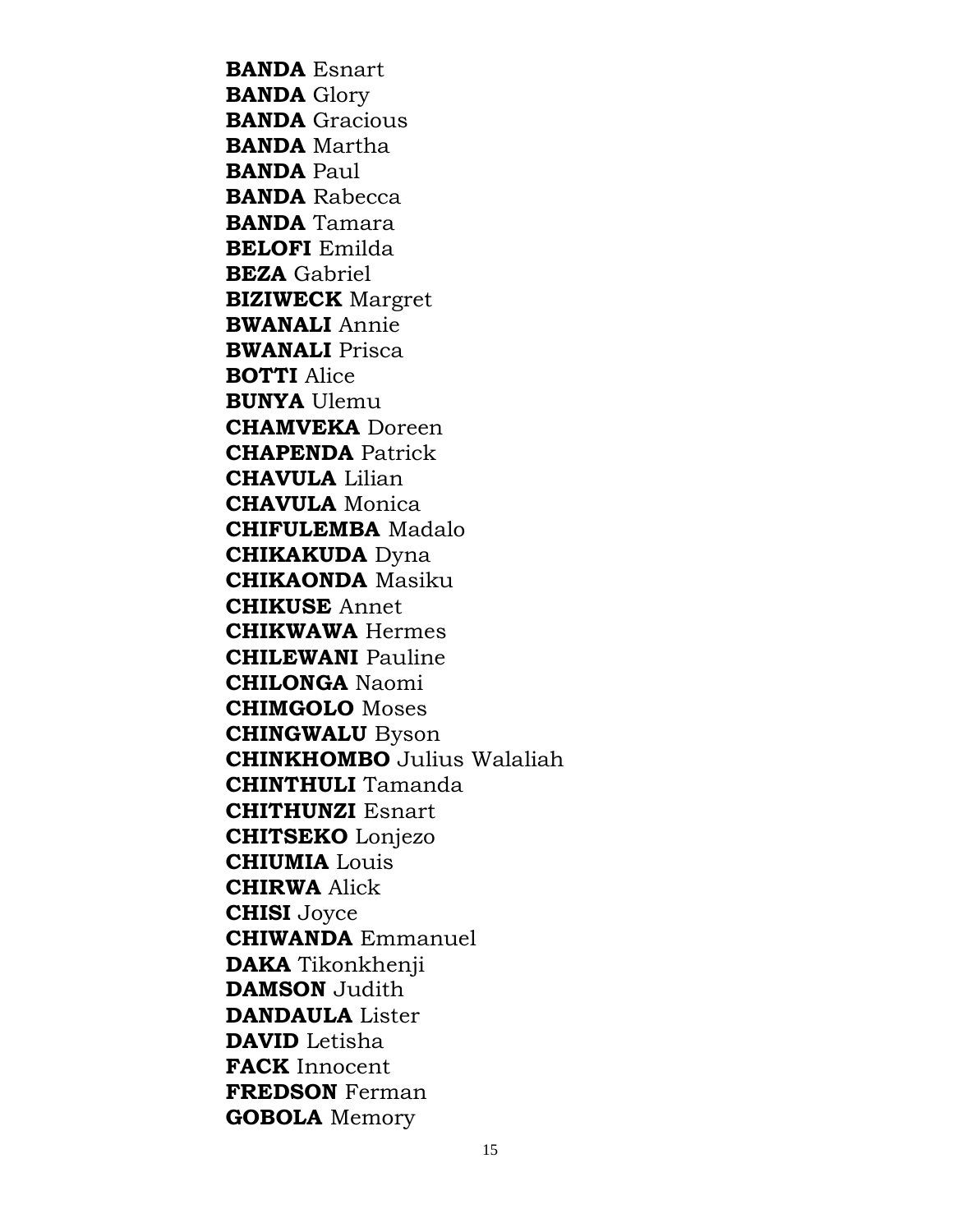**GOMANI** Peter **GUMBO** Vincent **ISSA** Burton **JALI** Tiyamike **JAMESON** Elias **JOSEPH** Eric **JULIUS** Noel **KACHINGWE** Grace **KACHILIKA** Chrispin **KADAMMANJA** Cathbert **KAFANTANDALA** Victoria **KALEKENI** Tiwonge **KALIMMAWA** Charity **KAMANGA** Frank **KANACHE** Elizabeth **KANSENJERE** Trezza **KAPALAMULA** Bridget **KAPITO** Madalitso **KATHUMBA** Emily **KATIBULE** Prisca **KATULI** Grace **KATUMBI** Lucia **KAYALA** Chrispin **KAYIRA** Nthope **KAWETA** Herbert **KODO** Oswell **KOKONONGWA** Sarah **KONDOWE** Austin **KUMPHANDA** Vincent **KUMWENDA** Charity **KWAMDERA** Gerald **LAISI** Happy **LAMBIKA** Mathews **LAMULANI** Innocent **LEMUSATI** Emmanuel **LETUS** Aled **LIAO** Davis **LONGWE** Steve **LUCIANO** Moses **LUHANGA** Faggie **LUKA** Francis **LUKE** Maurice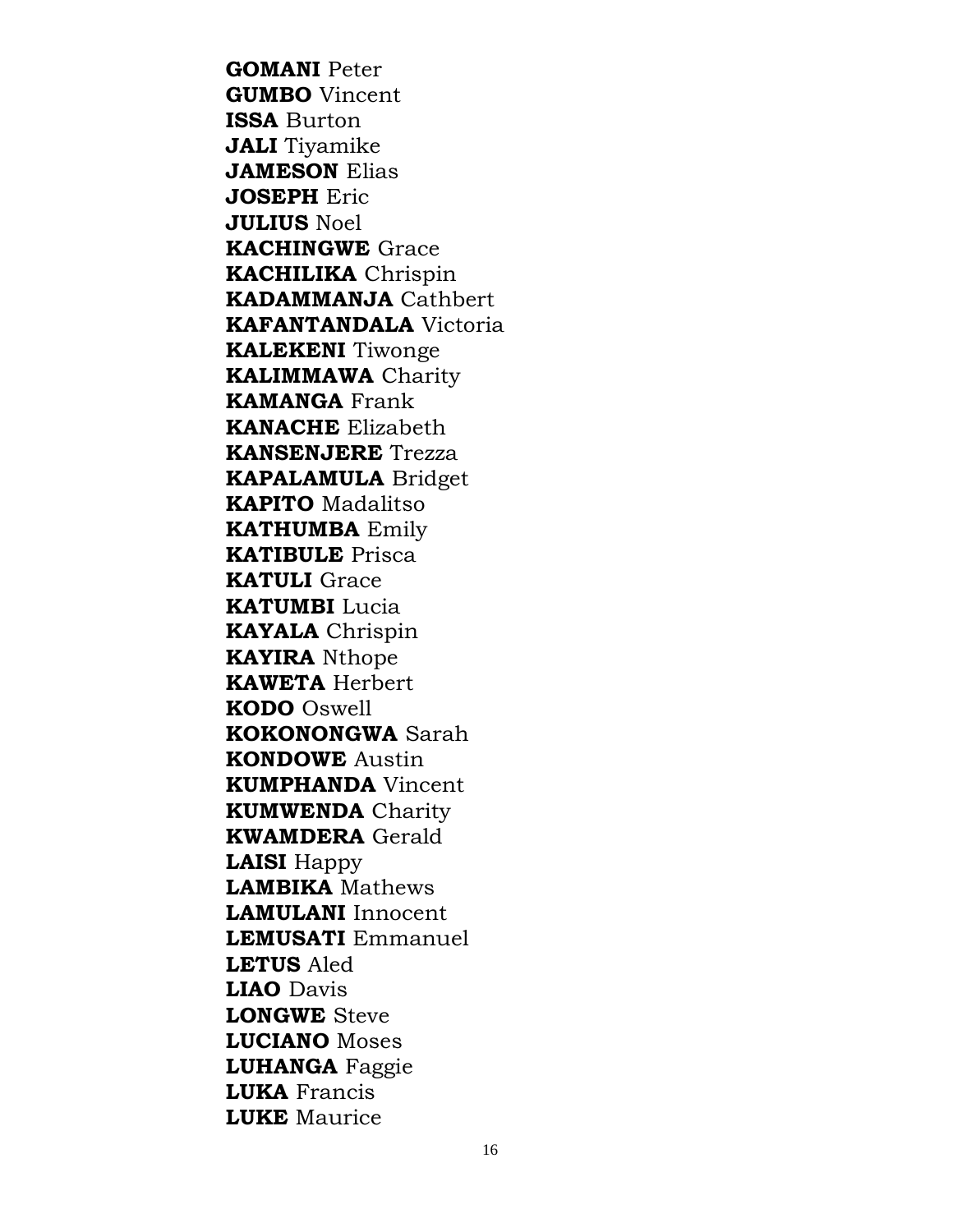**LUPENGA** Jilys **MAERE** Chisomo **MAGALASI** Fatima **MAGWEDE** Martha **MAJEWETA** Tamandani **MALATA** Mercy **MALOYA** Sydney **MALUWA** Charity **MAMERA** Mphatso **MANDA** Clement **MANDA** Grace **MANG'ANI** Tonney **MANGOCHI** Yamikani **MATENGA** Ruth **MAUNDE** Aisha **MAXWELL** Elizabeth **MBALE** Fiskani **MBAWALA** Arthur **MBEWE** Maureen **MBULO** Annie **MDALA** Wenefrida **MEJALA** Joyce **MHANGO** Ephraim **MHANGO** Mukire **MILANZI** Manuel **MKALIWAFA** Precious **MKANDAWIRE** Kumbukani **MLAUZI** Chrissie **MLENGA** Esnart **MLOTHA** Dolifa **MLOWOKA** Dickson **MONGOLA** Judith **MOSES** Maureen **MOYO** Rhoda **MSISKA** Eva **MSUKWA** Willness **MTHUZI** Vitumbiko **MUMBA** Endita **MUNTHALI** Samuel **MNYENYEMBE** Witness **MPHANDA** Staphiel **MPHANDE** Maggie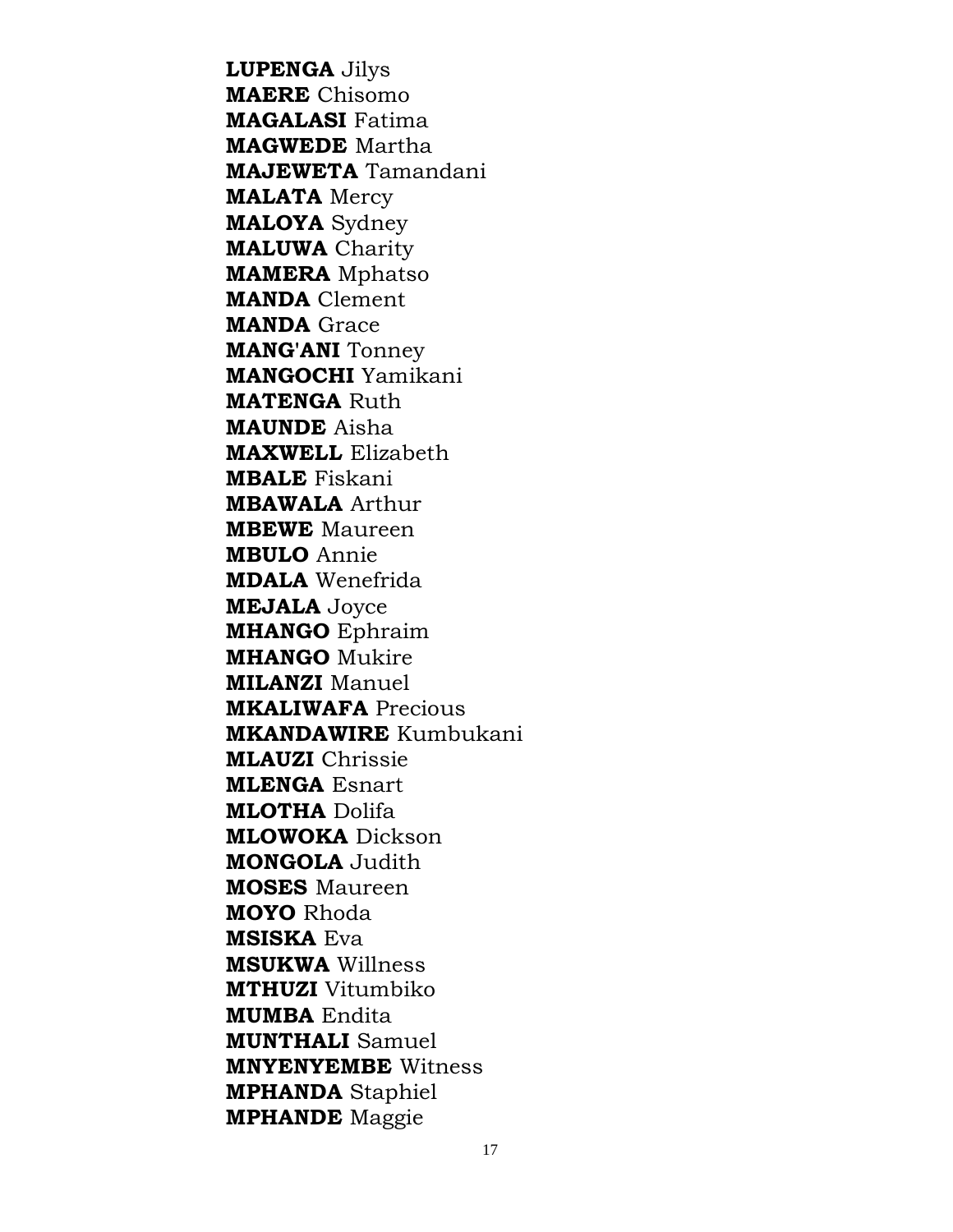**MPWEPWE** Feston **MSISKA** Kate **MTAMBO** Ellen **MTHAMBO** George **MTSITSAMWAYE** Juliana **MVULA** Mercy **MVULA** Monica **MWACHUMU** Sarah **MWALE** Alex **MWANASI** Chetu **MWANZA** Esinta **MWASE** Chimwemwe **MWAYA** Joseph **MWENEBANDA** Abraham **NAMBALE** Emmanuel **NDALAMA** Emily **NGANJO** Anna **NGULUBE** Pempho **NGULUWE** Penjani **NKHOMA** Fyness **NKHOMA** Matilda **NTHENDA** John **NTHOTA** Emma **NUKA** Innocent **NYIRONGO** Tobias **PEARSON** Bosco **PHEWA** Tadala **PHIRI** Alinafe **PHIRI** Felix **PHIRI** Lonex **PHIRI** Macford **PHIRI** Ireen **PHUKA** Mcdonald **ROBIN** Mark **SALANI** Nelson **SAMANGAYA** Thokozani **SHAWAH** Davison **SIBALE** Annasterzia **SICHONI** Emmanuel **SIMBI** Martha **SINGILETI** Partson **SITIFANO** Thomas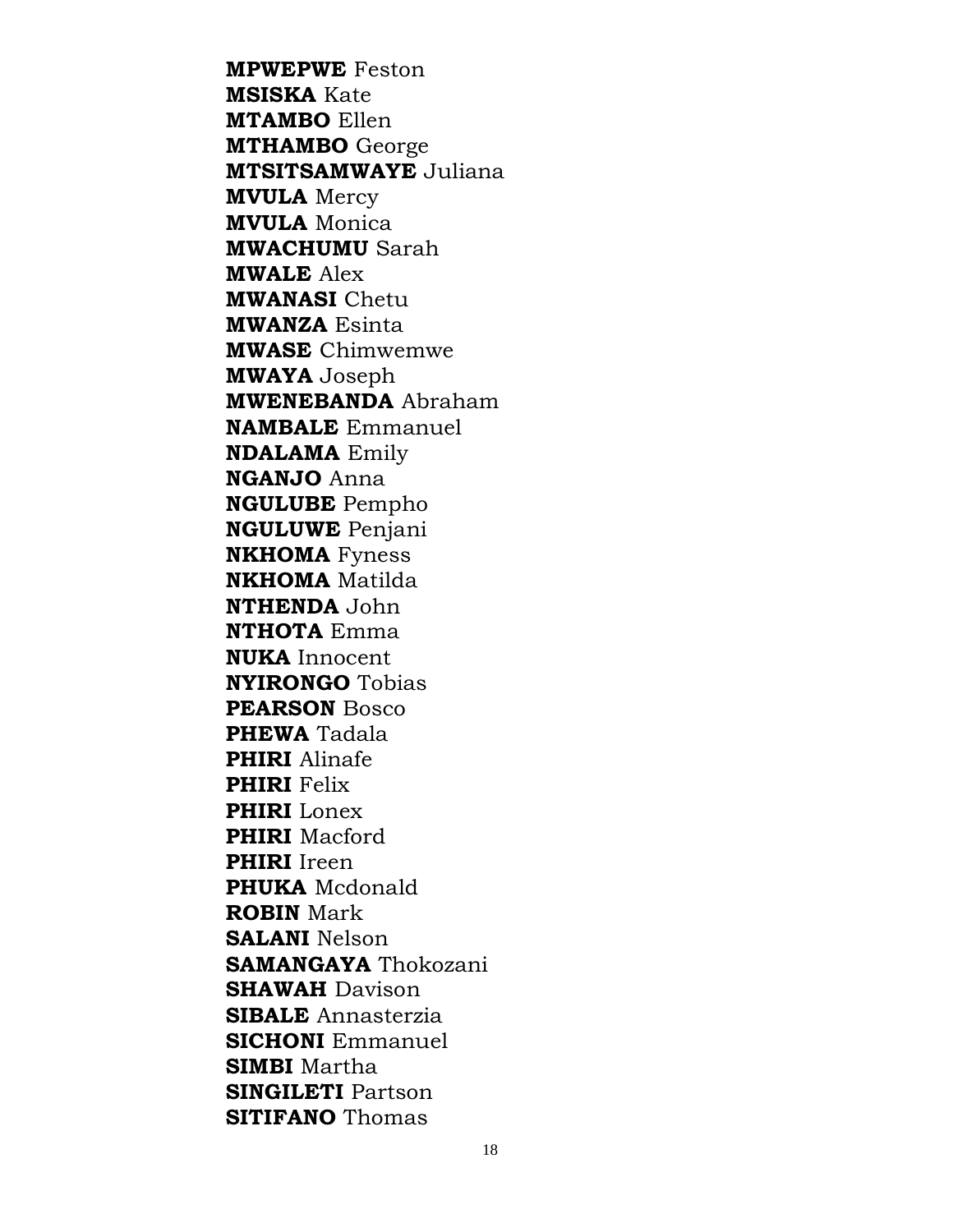**SOKOLOKU Gift STICK** Damiano **TEBULO** Denace **TEMBO** Alex **TEMBO** Dingiswayo **TEMBO** Magdalene **TEMBO** Peter **THAWI** Leah **THERA** McAdams **THUMBA** Chifundo **TITUS** Margret **TSEGULA Ellen WANDIKANI Potifala ZAWANDA** Simeon **ZEMBERE** Watson **ZIMBA** Dorothy **ZINGWA** Lyness **ZUNGUYA** Mirriam **ZUZE** Lucious **ZUZE** Often

Credit

**KATANGA Chikaiko** 

## DIPLOMA IN EDUCATION (SCIENCE)

#### **Pass**

**CHIKWEN**I Damiano **CHIMENYA** Grant **CHIRWA** Dickson **CHITSEKO** Innocent **CHIWAMBO** Cosmas **CHONDE** Ackim **COSMAS** Jonathan **DOMWE** Maria **DZONZI** Steven **GONDWE** Agrippa **HARRISON** Symon **KABAGHE Daniel KACHIGWADA** Collings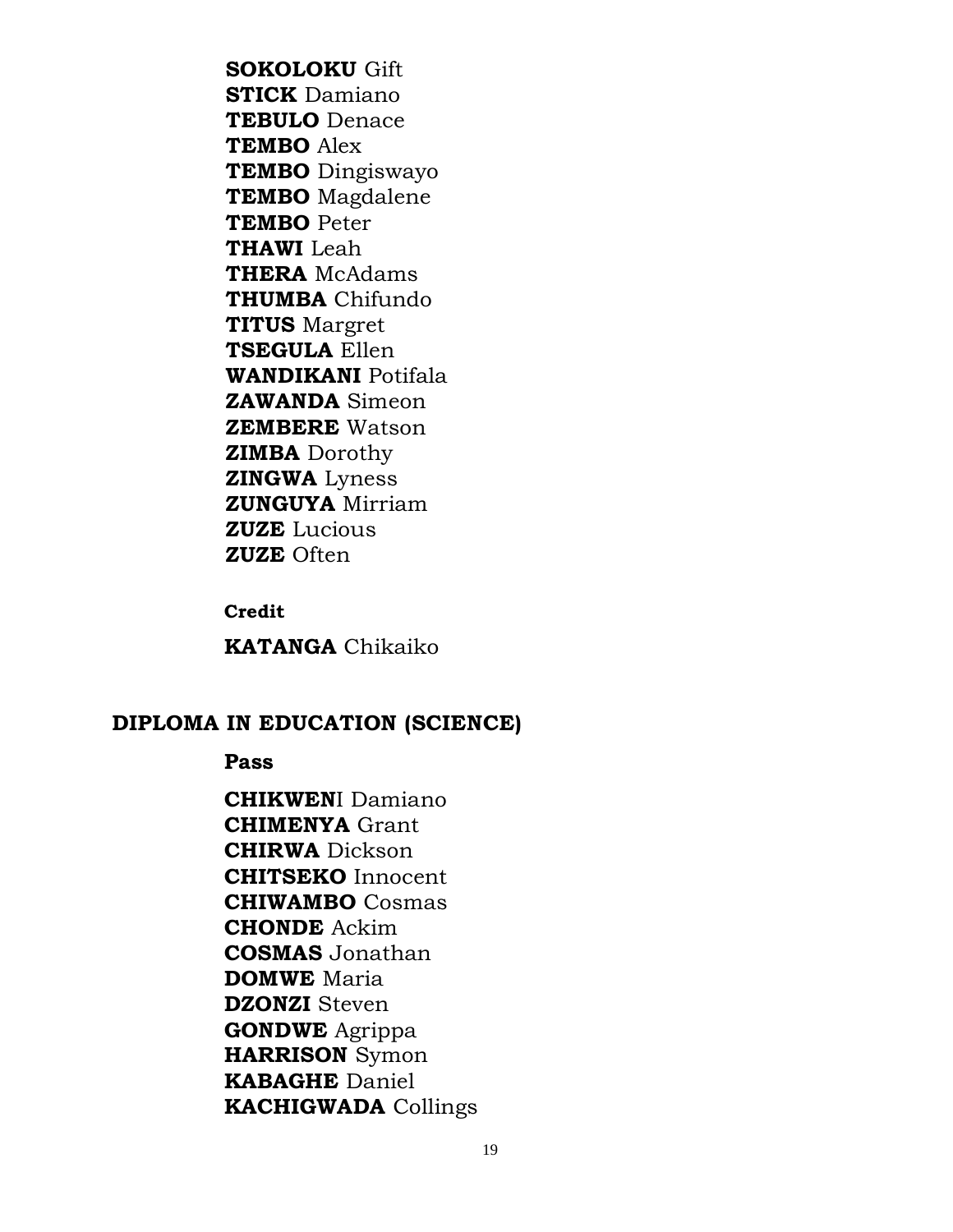**KAMWELA** Mastano **KANDEWU** Fatima **KAPENDA** Martha **KAPIRA** Symon **KAUNDA** Fatuma **KAUTEKA** Duncan **KAZEMBE** Petrina **KAYIRA** Balinayo **KISYOMBE** Hillary **KHUNDA** Lustical **LIGHTON** Thomas **MAELE** Nelson **MAGANGA** Abbey **MAKWAKWA** Patson **MAPANGA** Chikondi **MBALE** Simon **MISSI** Samson **MKWINDA** Jimmy **MNJIKHO** Petros **MUSTAFA** Joseph **MWACHUMU** Ruth **MWAMPOGHOLO** Aaron **MWANDIRA** Chawezi **MWANONGWA** Lusayo **NEDSON** Mathews **NDAU** Victor **NG'OMA** Laureen **NGULUBE** Olipa **NTHIWATIWA** Innocent **NYAMBOSE** Courage **NYIRENDA** Brian **NYIRENDA** Sign **NYIRONGO** John **PHIRI** Stella **SIMBEYE** Chikumbusko **THOMAS** Steven **WALAZI** Thokozani **ZUKA** Mphatso

**Credit** 

**BWANALI** Steven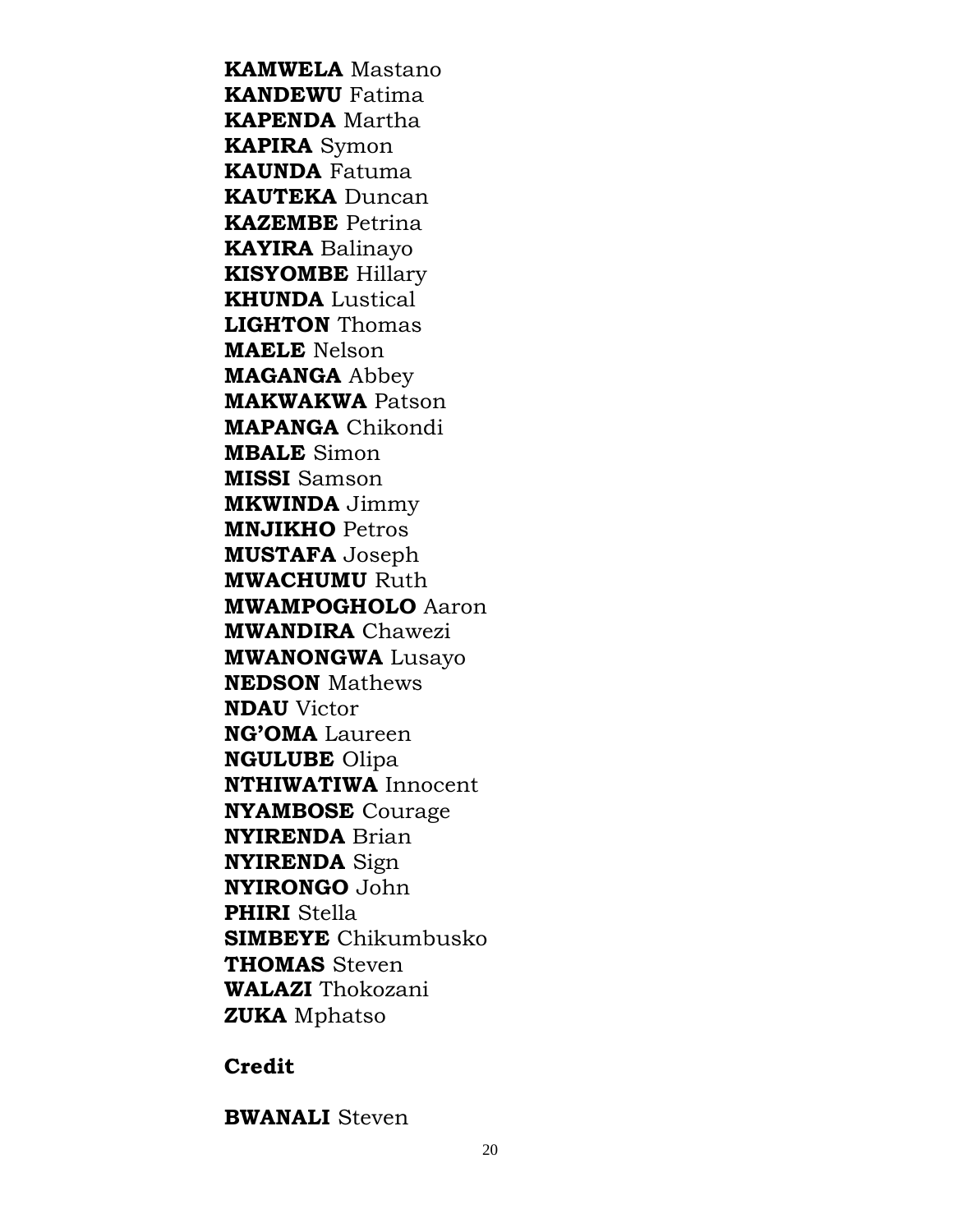**CHAUKA** Walusungu **CHIRWA** Nathaniel **KAMENI** Arnold **LWINGA** Chancy **MITHI** Margret **MOSES** Mphatso **MOYO** Rabson

# **BACHELOR OF SCIENCE EDUCATION (INFORMATION AND COMMUNICATION TECHNOLOGY)**

**Pass**

**MATOPE** Chisomo Sabeni **MWALWIMBA** Youngson

**Lower Second Class**

**MONOMALA** Rosemary **SHANGANANI** Farooque M. **SIBALE** Nganiwe **TAMBALA** Mike **THOLE** Rachel

**Upper Second Class**

**KATSALA** Grenger A. **ULILI** Oscar Roy

### **BACHELOR OF ARTS (EDUCATION)**

 **Pass**

**BISALOMO** Chifundo **BUNYA** Racheal **CHAKHALA** Dalitso **CHIHAULE** Clement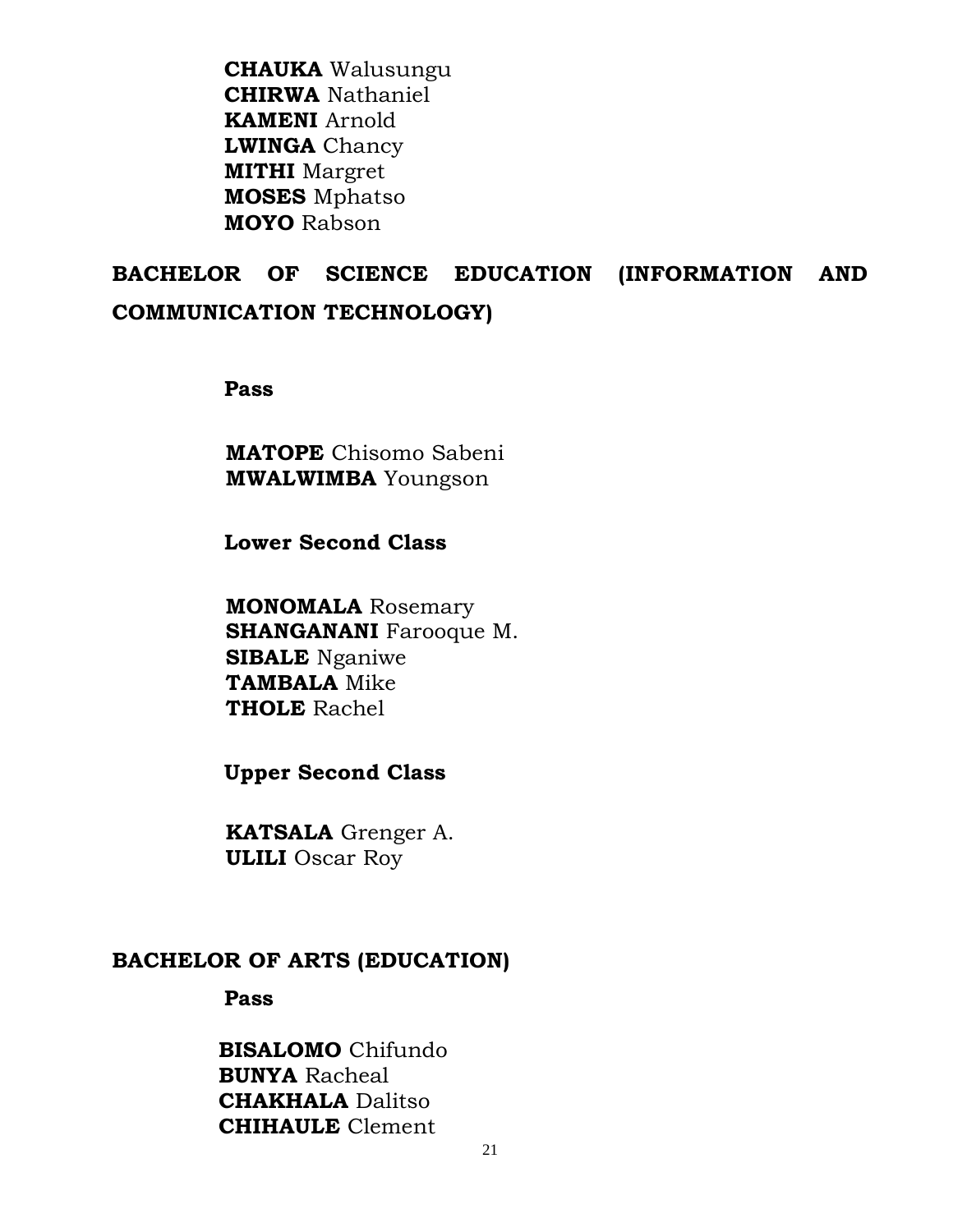**CHIKUSE** Faith Chiyambi **CHIMBALANGA** Jamil **CHIRWA** Tamala **DULLA** Dorica **GERSOM** Seams **JOLAMU** Marko **KASAKULA Charity KASALA** Catherine **LITETE** Chikondi **LIYADA** Timothy **MAJAMANDA** Charity **MALUNGA Hastings MAMBO** Hanly **MANG'ANYA Bertha MAPEMBA** Timothy **MASEKO** Chinsisi **MGOMEZULU Yewo MGUWATA** Solomon **MGUWATA** Solomon **MVULA** Kenneth **MWASANGWALE** Cabbie **NAKHUTO** Alice **NG'AMBI** Bright **NKHALAMBA** Boniface **PHIRI** Jeannette **PHIRI** Sellah

**Lower Second Class** 

**ABDULLAH** Omar **BANDA** Blessings **BANDA** Lincy **BANDA** Chimwemwe **BEWU** Hope **BIKA** Naomie **CHAULUKA** Stainley **CHENEMBU** Racheal **CHIDANTERE** Everisie **CHIKWEZA** Grace **CHIPAZA** Kingdom **CHIFUMBI** Milliam **CHIRWA** Fridah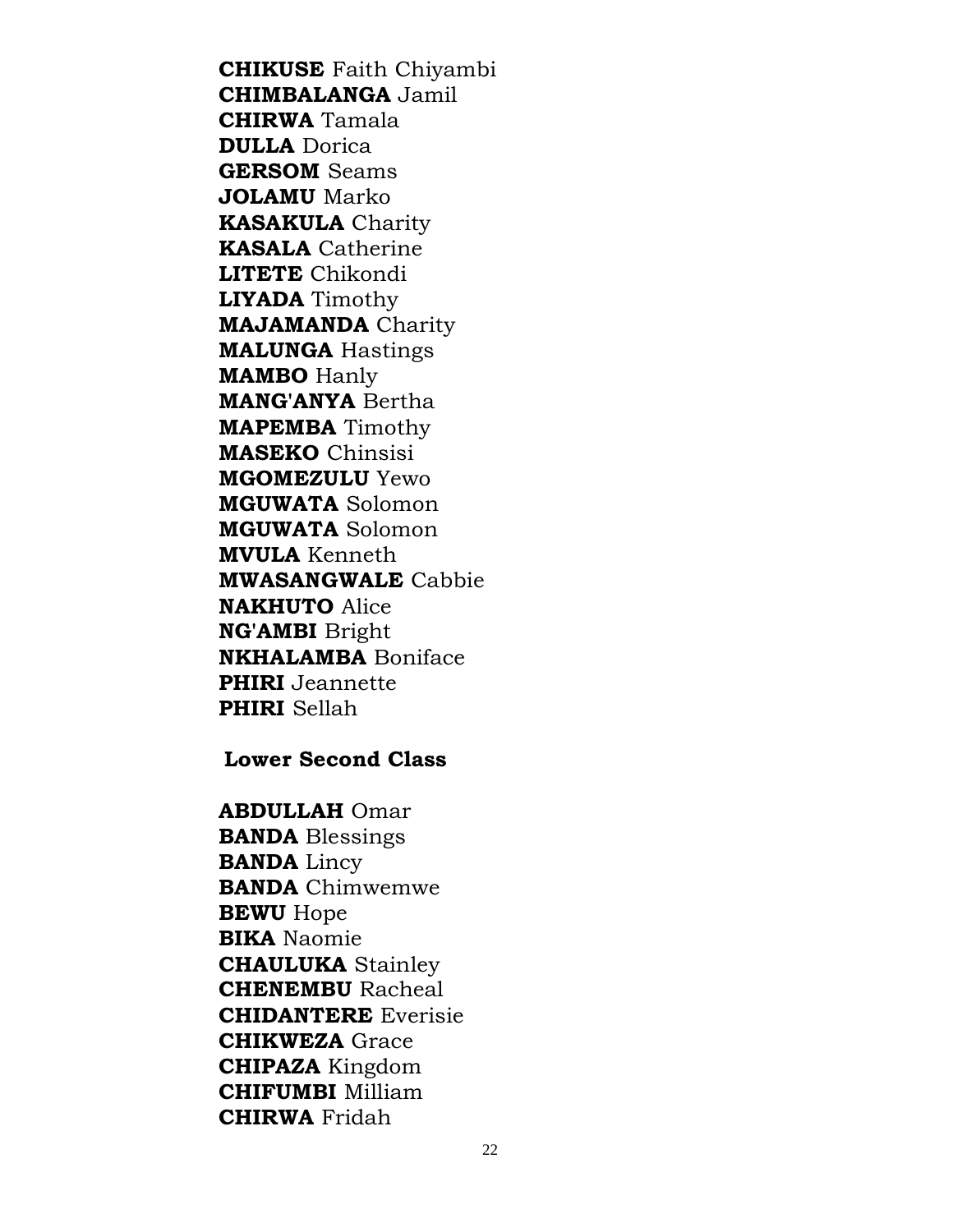**CLEMENCIA** Christopher **GONDWE** Jimmy **HADJI** Brian **IWALANI** Kautsi **KHONJE** Agness **KACHINGWE** Mc Donald **KACHITSAMBA** Sankhulani **KAJAMALA** Daisy **KALIMBUKA** Memory **KALITSILIRO** Blessing **KALIZAMANI** Malecy **KALULU** Frank **KAMANGA** Christina **KAMWENDO** Maupo **KAPONDA** Betty **KATANGA** Romeo **KATCHOYO** Gresham **KANYIKA** Kumbukani **LINDANI** Juliet **MAHALA** Mirriam **MAKAND**A Eliza **MAKONOKAYA** Emma **MALIRO** Andrew **MANDA** Maltilda **MPHEPO** Davie **MATEWERE** Trust **MAULIDI** Alex **MAXWELL** Henry **MAZENGERA** Salomy **MISOLO** Mariam **MISOMALI** Promise **MKAMANGA** Truth **MKANDAWIRE** Jane **MOYO** Jacqueline **MPAGAJA** Sibongile **MKUMPHIRA** Ganizani **MSIKITA** Amos Amun'akadya Phiri **MTOTO** Sakhile **MUNKHONDIA** Daniel **MUSKAMBO** Lorraine **NALIVATA** Eggie **NDALAMIRA** Janet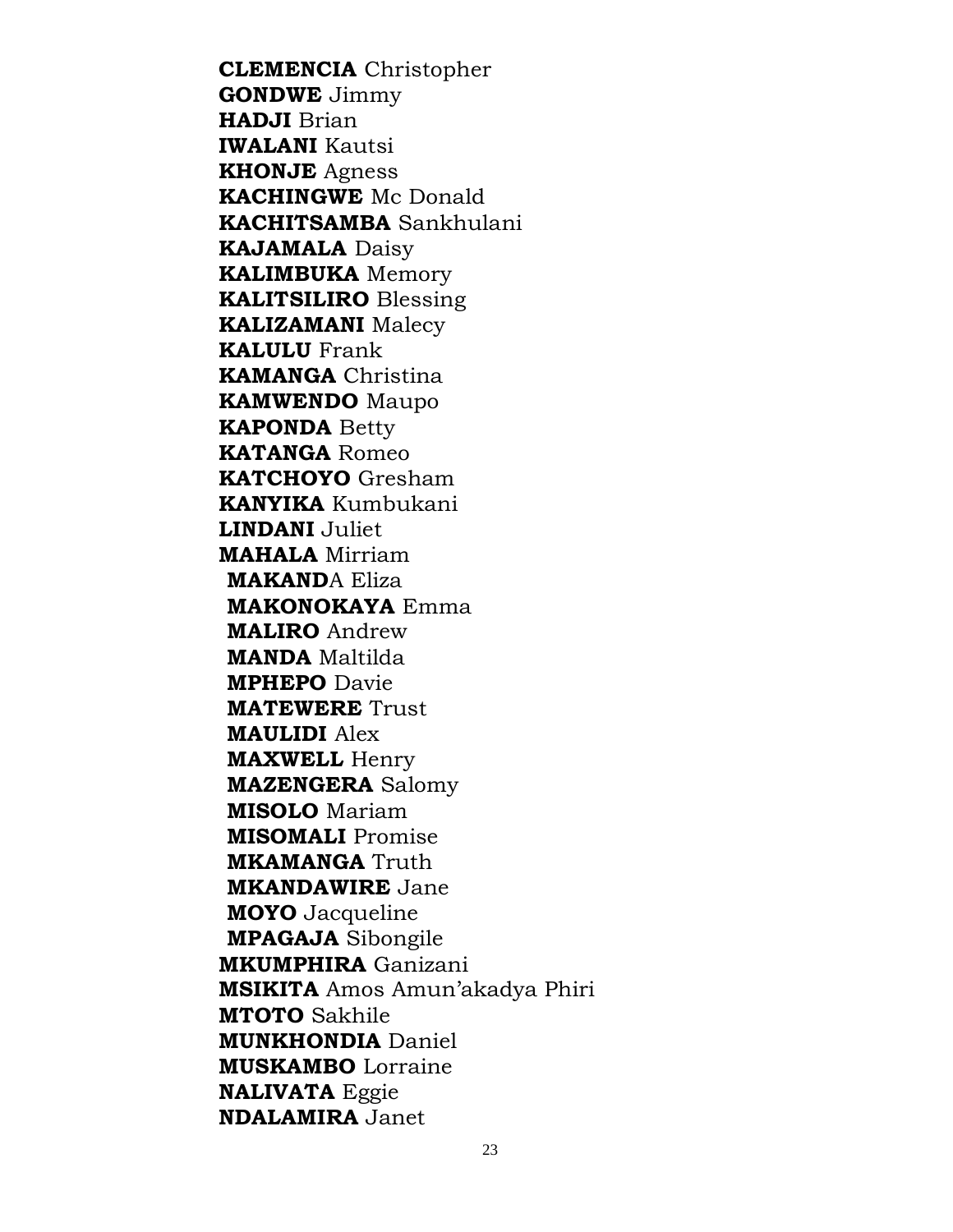**NYIRENDA** Mervis **SALIMA** Manesie **SANDIKONDA Kondwani SINGANO** Chrissie **SOKO** Lyness **VINTHENGA** Mervin

**Upper Second Class** 

**BANDA** Keren **BANDA** Chipoza Patrick **CHAUTSI** Thandiwe **CHIDOVU** Emmanuel **CHISALE** Frank **CHIZIMBA** Charles **GAVU** Vinjeru **GONDWE** Lufulahluphsa **HASWELL Emily HAWARD** Shammy **JANA** Leonard **KACHALI** Hastings **KACHICHA** Enless **KAMBUWA** Joyce **KAYANGE Ronnex LUCIANO Harold MAGOMBO** Miriam **MALEMIA** Agnes **MANDA** Catherine **MANUESA Bright MASENDEMA** Jessie **MAULANA** Carloline **MAUWA** Benard **MBINGWANI** Fountain **MUHOKO** Isaiah **MUKAWELA** Augustine **MUMBA** Wezzie **MWAKALENGA Lonex MWANDIRA** Tionge **NKUNIKA** Yohanne **NZIMA** Ireen **OLESI** Catherine **SINGINI** George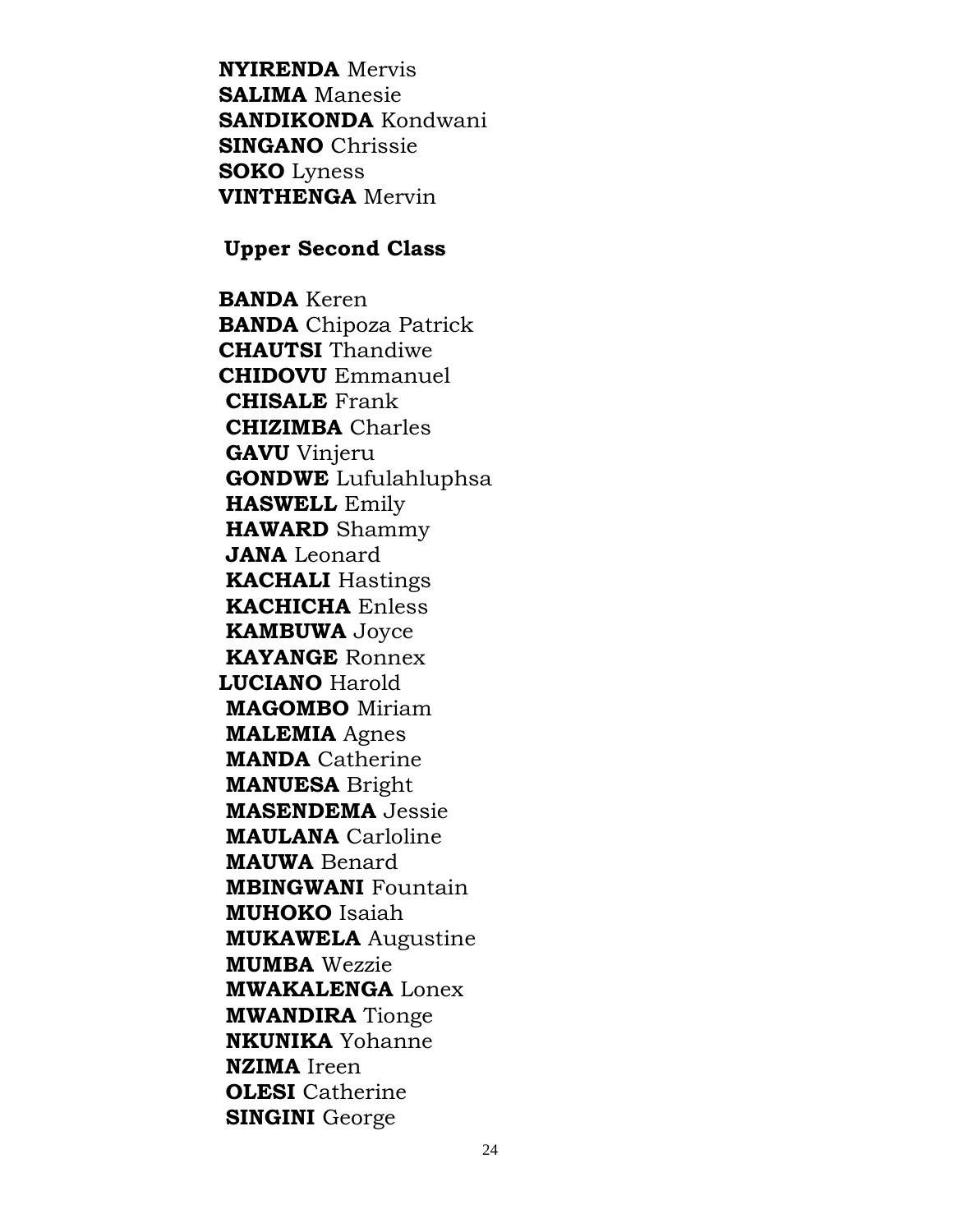### **TEMBO** Edna

### **BACHELOR OF EDUCATION (ARTS)**

**Pass**

**BANDA** Owen **BANDA** Paulson **CHAMBWINJA** Isaac **CHANAICHI** Suzgika **CHAPWETEKA** Zex **CHATEKA** Chimwemwe **CHILOWA** Bruno **CHIMALIRO** Owen **CHIMALIRO** Reuben **CHINONOPA** Collins **CHINYAMA** Derick **CHIRWA** Rachel **CHIRWA** Isaac **CHUNDA** Dustan **DOUGLAS** Jessie **DUMBA** Alexander **GAVEN** Shingirai **GONANI** Magdalene **GONDWE** Anastazia **GONDWE** Blessings **GONDWE** Laston **GONGOLO** Derrick **GONTHI** Regina **ITETA** Jackson **KACHIGAMBA** Vincent **KACHINJIKA** George **KAJIANI** Charles **KALIKOKHA** Samson **KAMODZI** John **KANGAZA** Olive **KAPANGA** Brian **KAUKUTU** Pilirani **KAULIZI** Madalitso **KAUWA** Enock **KAZEMBE** Evelyn **KHANCHA** Daniel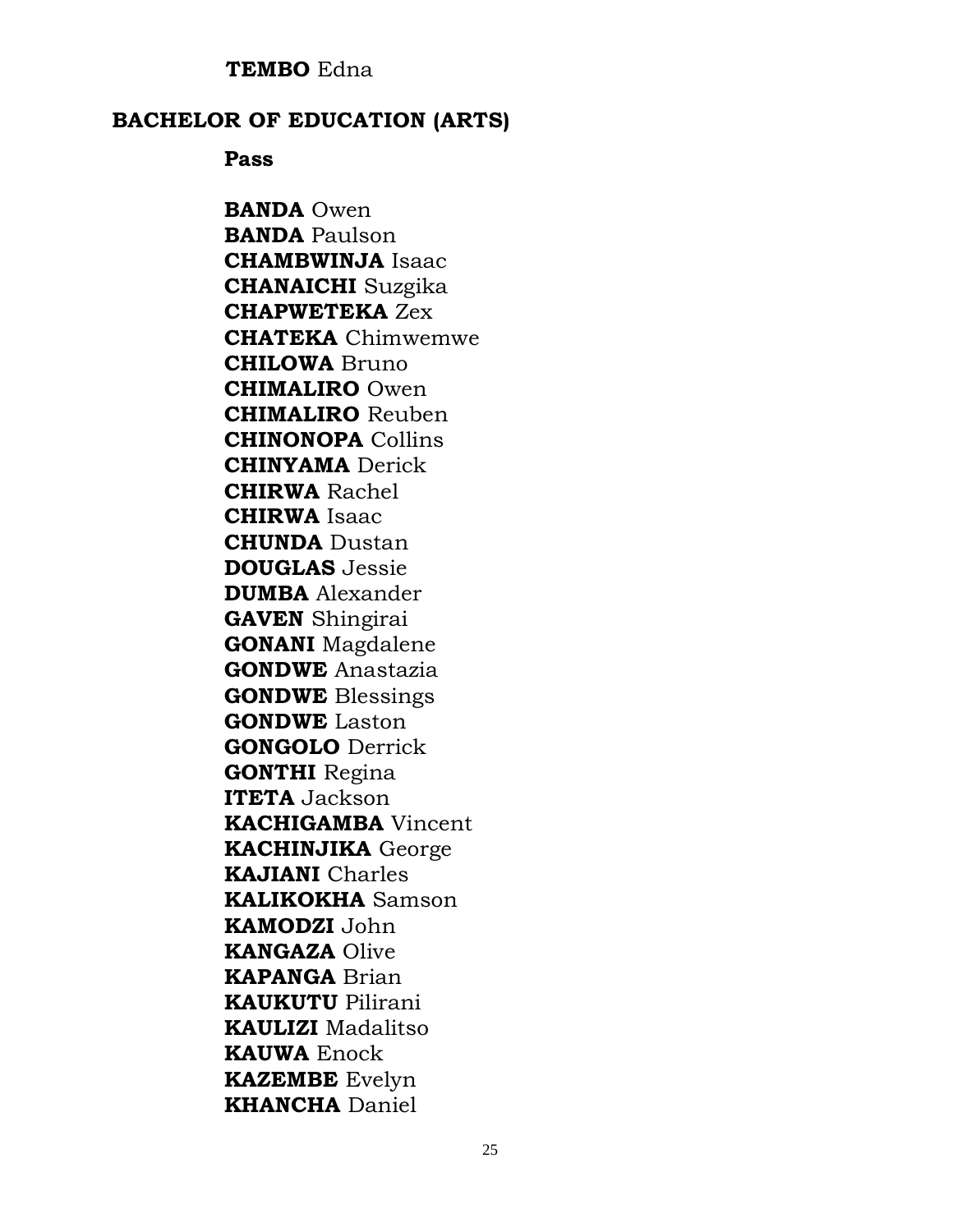**KUMITENGO** Beauty **KUMWENDA** Patricia **KUYOKWA** Youngs Sundays **LAMSON** Raphael **LIWAWALA** William **LUSERE** Alexious **MAGAWA** Orton **MAKOPALA** Thomas **MANDOWA** Obede **MBEWE** Joseph **MBIZI** Kondwani **MBWANA** Molly **MCHAWI** Kingstone **MFUNE** Msumba **MGEMEZULU** Patrick **MKANDANG'OMA** Robert **MKANDAWIRE** Aaron **MKANDAWIRE** Rhoda **MKANDAWIRE** Thandie **MKISI** Petros **MLOTHA** Dennie **MONDWE** Stephen **MPHANDE** Agreement **MPHANDE** Vaisly **MPONDA** Chrissie **MSAPI** Patrick **MSONGA** Felix **MSUKWA** Eddas **MTAMBO** Joyce **MTIKA** Grace **MTHANA** Mary **MUGHOGHO** Elise **MUNTHALI** Lesley **MUYANIKA** Peter **MWALE** Lazarous **MWESO** Shadreck **NAMAGOWA** Daniel **NDEULE** Chrispin **NG'AMBI** Madalitso **NGWIRA** Lizzie **NKHALAMBA** Mike **NKHAMBULE** Ezekiel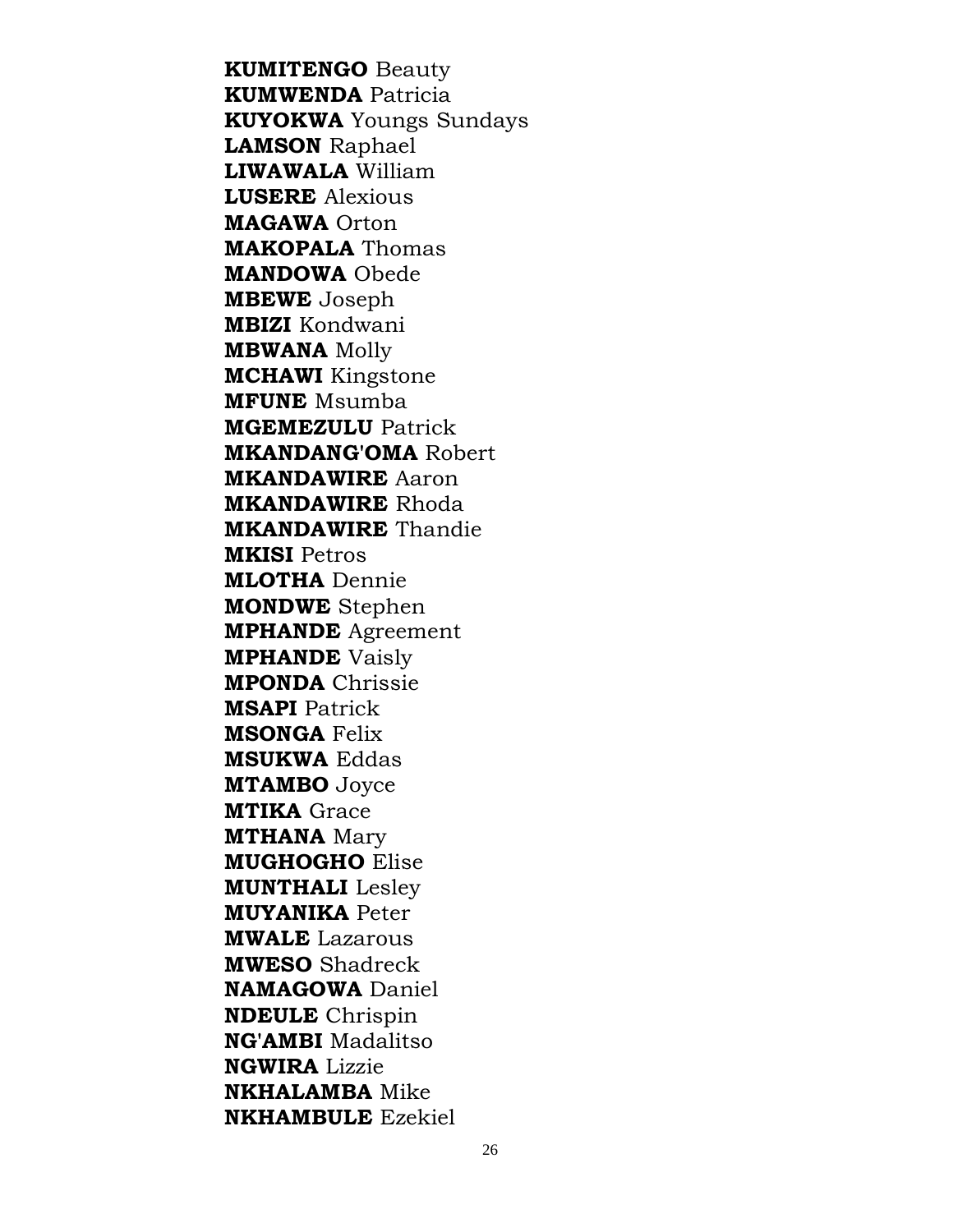**NKHOMA** Harry **NKHOMA** Jessie **KHOWOYA** Chigomezgo **NKUNA** Tabu **NJAWALA** John **NTAMBA** Lanken **NYENYEMBE** Davis **NYIRENDA** Fiskani **NYIRONGO** Paul **NYONDO** Pilirani **PHIRI** Afunika **PHIRI** Memory **PHIRI** Oswell **PHIRI** Temwanani **PSERERA** James **SAIWA** Chikondi **SAMBO** Lusolane **SAMBO** Temwanani **SILUMBU** Kenfore **TEMBO** Bonface **TENGANANI** Malizani **VINKHUMBO** Amos **VINKHUMBO** James **YOHANE** Francisco **ZIBOYA** Nephtali **ZOZIE** Hellen Linda **ZUZE** Patricia

### **Lower Second Class**

**BANDA** Carolyn **BANDA** Chifundo **BANDA** Chrispin **BANDA** Precious **BANDA** Rodgers **BANDA** Yamikani **CHAFUDZIKA** Annuary **CHAPONDA** Allan **CHIBWANA** Joyce **CHIBWANA** Mercy **CHIKUMBU** Mpingireni **CHILIMA** James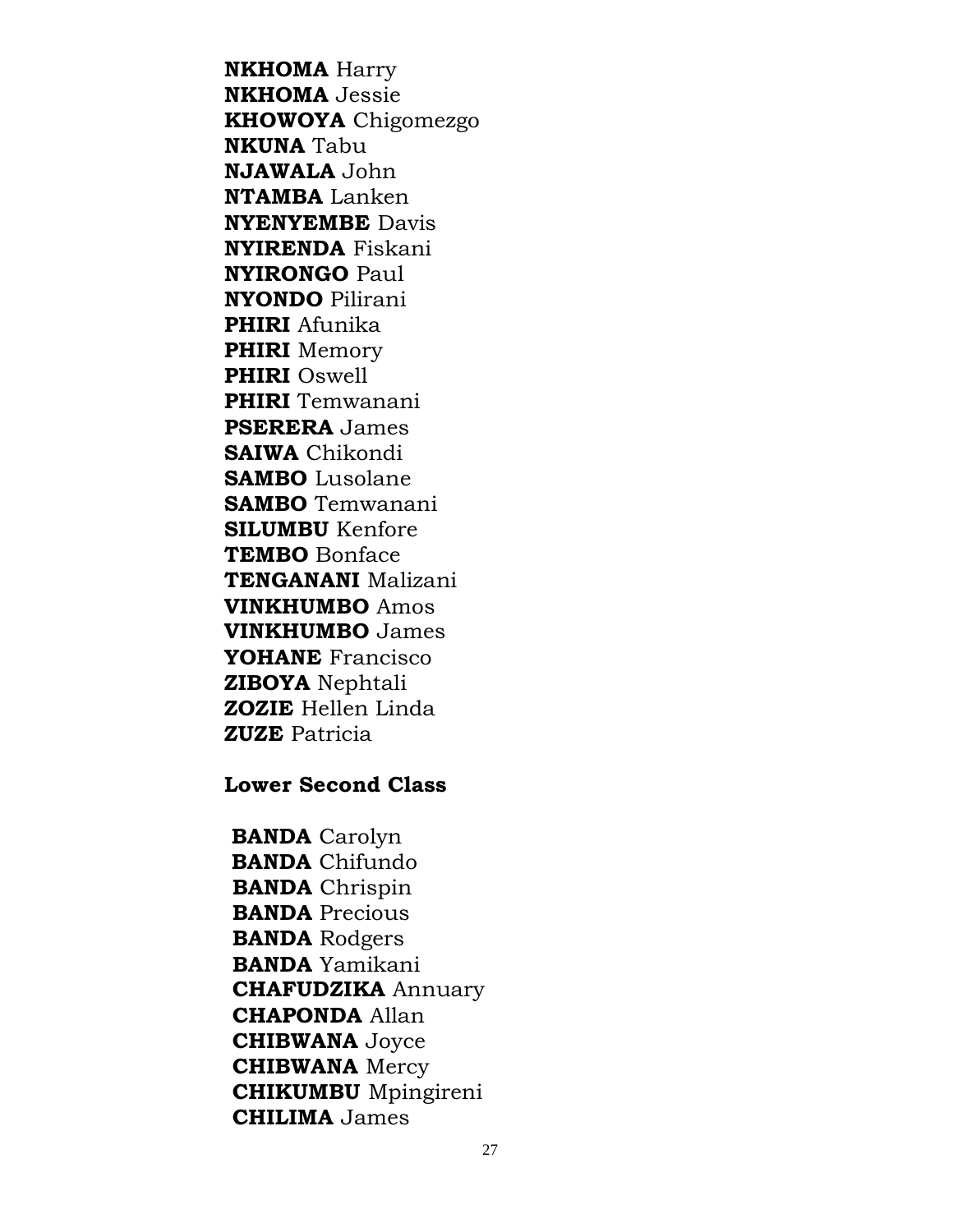**CHILAPONDWA** Caroline **CHIMALA** Ellen **CHIMUTU** Memory **CHING'AMBENI** Mabvuto **CHINKONDE** Catherine **CHIRAMBO** Nicholas **CHIROMO** Stevie **CHIRWA Esau CHIRWA** Dyson **CHIRWA** Mwiza **CHIRWA** Precious **CHITUKWI** Kaiton **CHIUSIWA** Nephtery **CHIWEZA Paul CHOLA** Mable **CHUNGA Nelly DISSI** Bernard **GARE** Samuel **GOMEZA** Sailesi **GONDWE** Benjamin **GONDWE** Wongani **GUZAKO** Mphatso HARAWA Regina **JASI** Kamsindo Aliel **JIMU** Catherine **KABALIKA** Posiano **KACHIPANDE** Arnold KALASANTHENGA Chikondi **KALUA** Augustus **KAMBATUWA Edward KANDUWA** Macloney **KANYIMBO** Ollens **KAMANGA** Friday **KAMLOTA** Moreen **KANYEMBA** Timothy **KANYINJI** Silverio **KAPIZA Hellen KAYANGE** Auster **KAYANGE** Jimmy James **KAUNDA** Audrey **KUMWENDA Kondwani LIGOME** Victor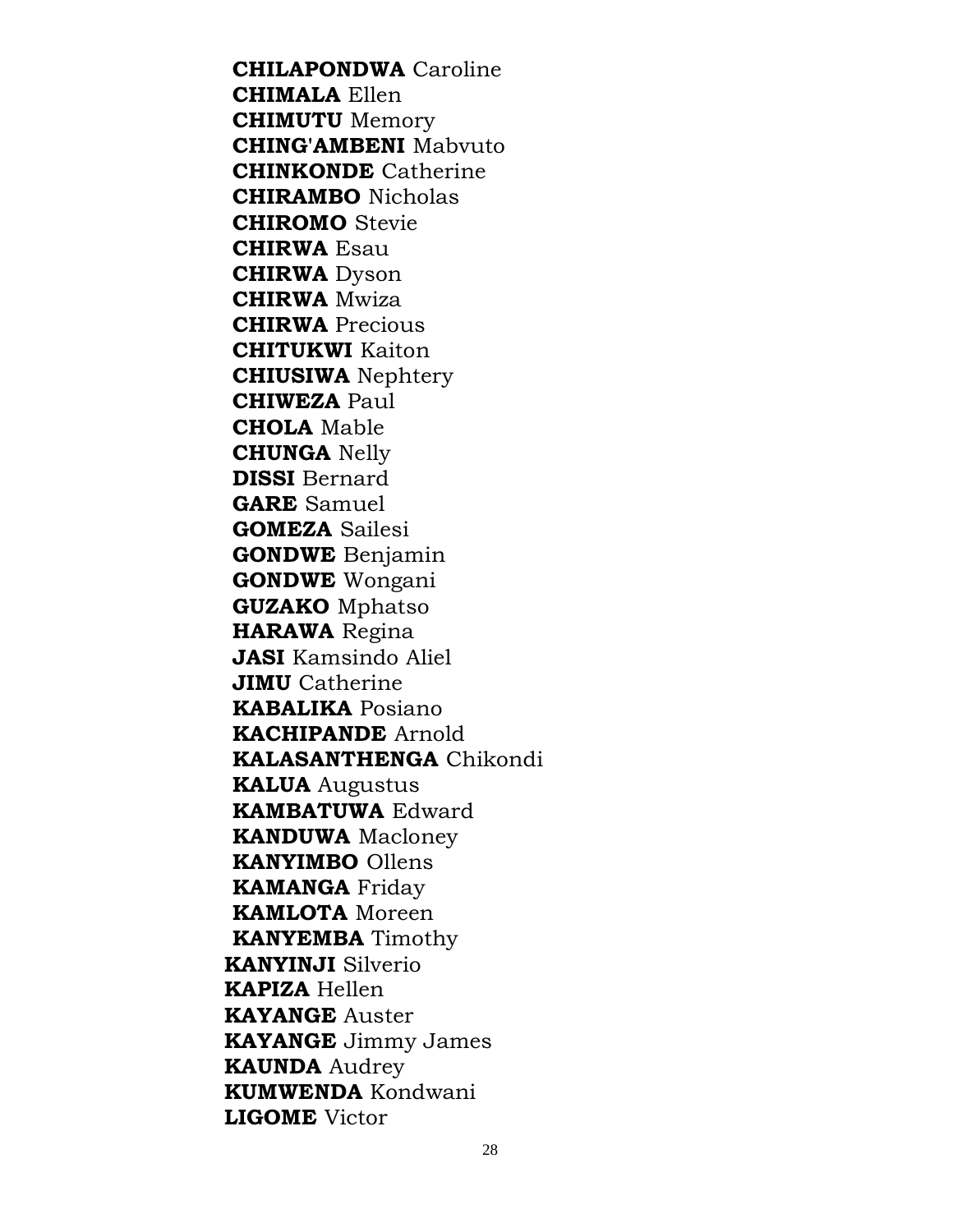**LIPENDE** Hassan **LUNGU** Jacob **LUTEPO** Beatrice **MACHESO** Mercy **MADAKA** Peter **MAGAWA** John **MAKASU** Llyod **MAKULUNI** Chikondi **MAKUTA** Jonathan P. **MAKONOKAYA** James **MALANGA** Pleasant **MALUNGA** Stella **MANDA** Medinace **MANDA** Moderator **MAKUNGANYA** Sara **MAPEMBA** Grace **MASANJALA** Mercy **MATHIAS** Macford **MBUNGE** Sanderson **MBUGHI** William **MILANZI** Francis **MKANDAWIRE** Brown Timothy **MKANDAWIRE** Nicholas **MNTHALI** Peter **MOYO** Andrew **MOYO** Wezzie **MPENUKA** Zilipo **MPHASI** Penjani **MPINGANJIRA** Telesina **MSUNDWE** Isaac **MTONGA** Martin **MTOPELA** Benard **MUGHOGHO** Forestray **MUMBA** Peterkins **MUNTHALI** Mary **MUSHALI** Anganile **MWALE** Chimwemwe **MWALE** Gibson **MWALE** Joseph **MWALE** Joshua **MWANZA** Esinta **MWEGHAMA** Marcel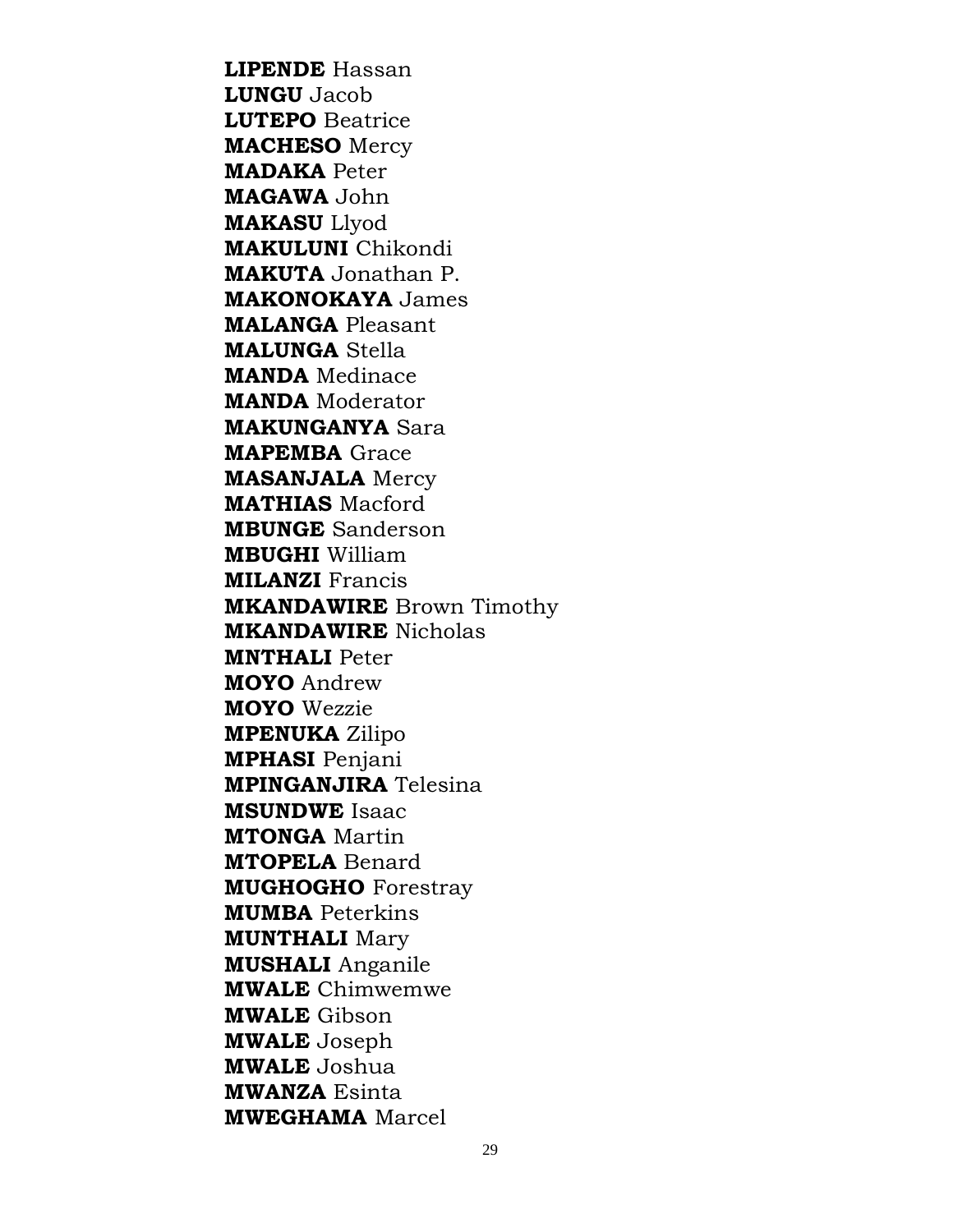**NDAWU** Joel **NGAYE** Timothy **NG'OMA** Gift **NKHATA** Mary **NKHOMA** Blessings **NKHOMA** Shira **NKHOWANI** Frank **NKUNIKA** Winfrey **NTAMBA** Luke **NYIRENDA** Robert **NYIRENDA** Mary **NYIRENDA** Mathews **NYIRENDA** Tamanda **NYONDO** Denis **PAHUWA** Samalani **PHESELE** Ethel **PHIRI** Virginia **SHADRECK** Elia **SIKWESE** Noel **SINJIRANI** Edith **STARCH** Emmanuel **STEPHEN** Augustine **STEWARD** Fyson **TAIPI** Saidi **TENGANANI** Malizani **THINDWA** Beetings **TRYWELL** Alinafe **VANASIO** James **WISEMAN** Landirani **ZUKA** Mathews

**Upper Second Class**

**BANDA** Kelvin **CHAVUMBA** Samu **CHIDULE** Benjamin **CHIKHUTU** Cosmas **GONDWE** Eltake **KAMPEZENI** Josephy **KANYENDA** Kenneth **KANYIKA** Dickson **KUNKEYANI** Fides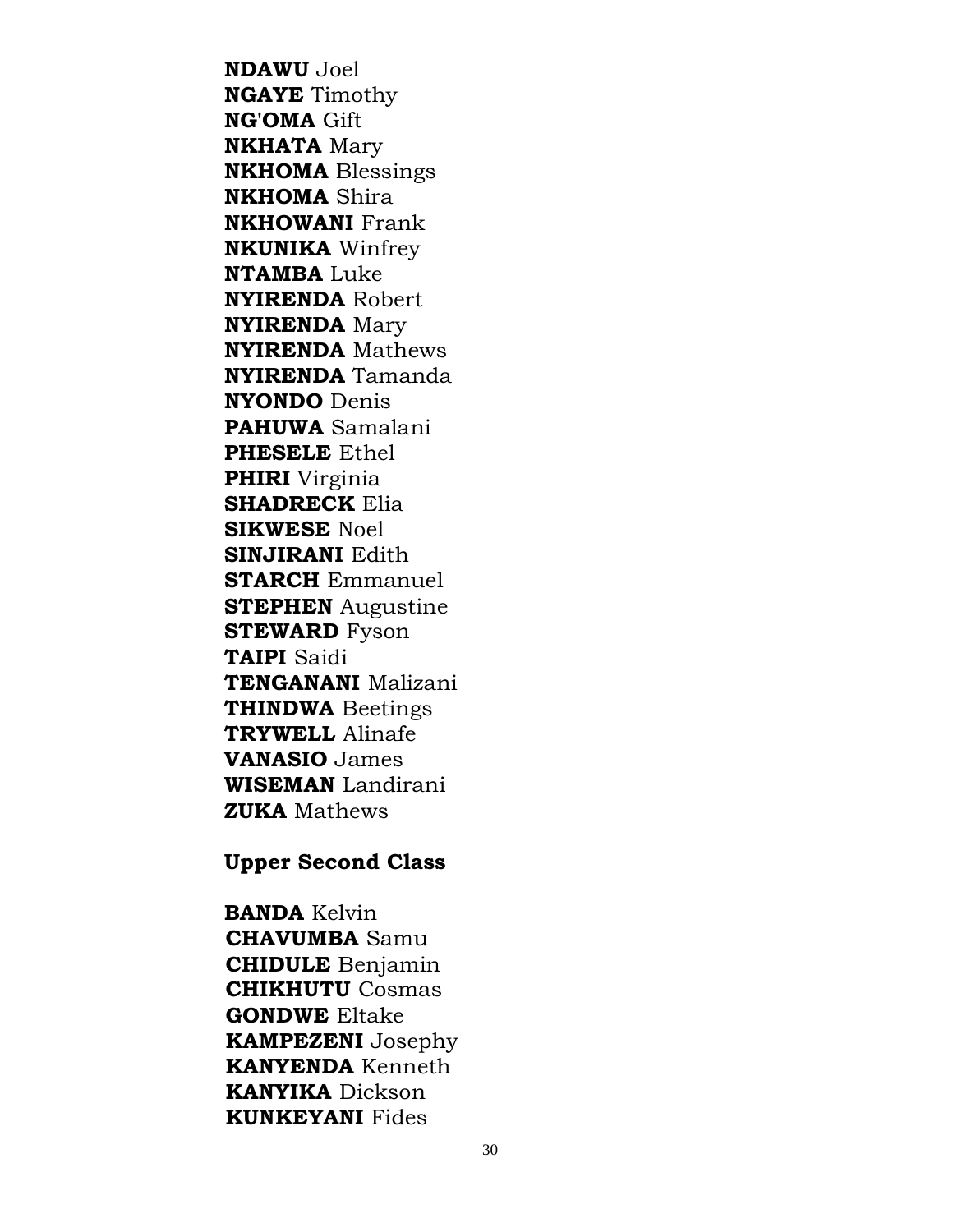**MITHI** Ethel **MKOMA** Grace **MKWINDA** Symon **MOYO** David **MWASE** Clint **MWENEBANDA** Allan **NGOMA** Isaac Dingaan **NYIRENDA** Blessings **PHIRI** Gloria **PHIRI** Thom **PUMANI** Judith **TEMBO** Patrick Muweni **TSINDWI** Stein

### **BACHELOR OF EDUCATION (SCIENCE)**

**Pass**

**CHILUMPHA** Steven **NDAU** Mc Anthony Malumbo **NOTICE** James **TEMBO** Calvin

**Lower Second Class**

**CHIDULE** Gift **CHIROMO** Justin **CHOMAKANA** Owen **ISSA** Francis **KAIRA** Jailosi **NKOKO** Austin **SELEMANI** Aonenji

**Upper Second Class**

**CHIBWANA** Legnat **MITEMBO** Mathews

## **BACHELOR OF SCIENCE (EDUCATION)**

**Pass**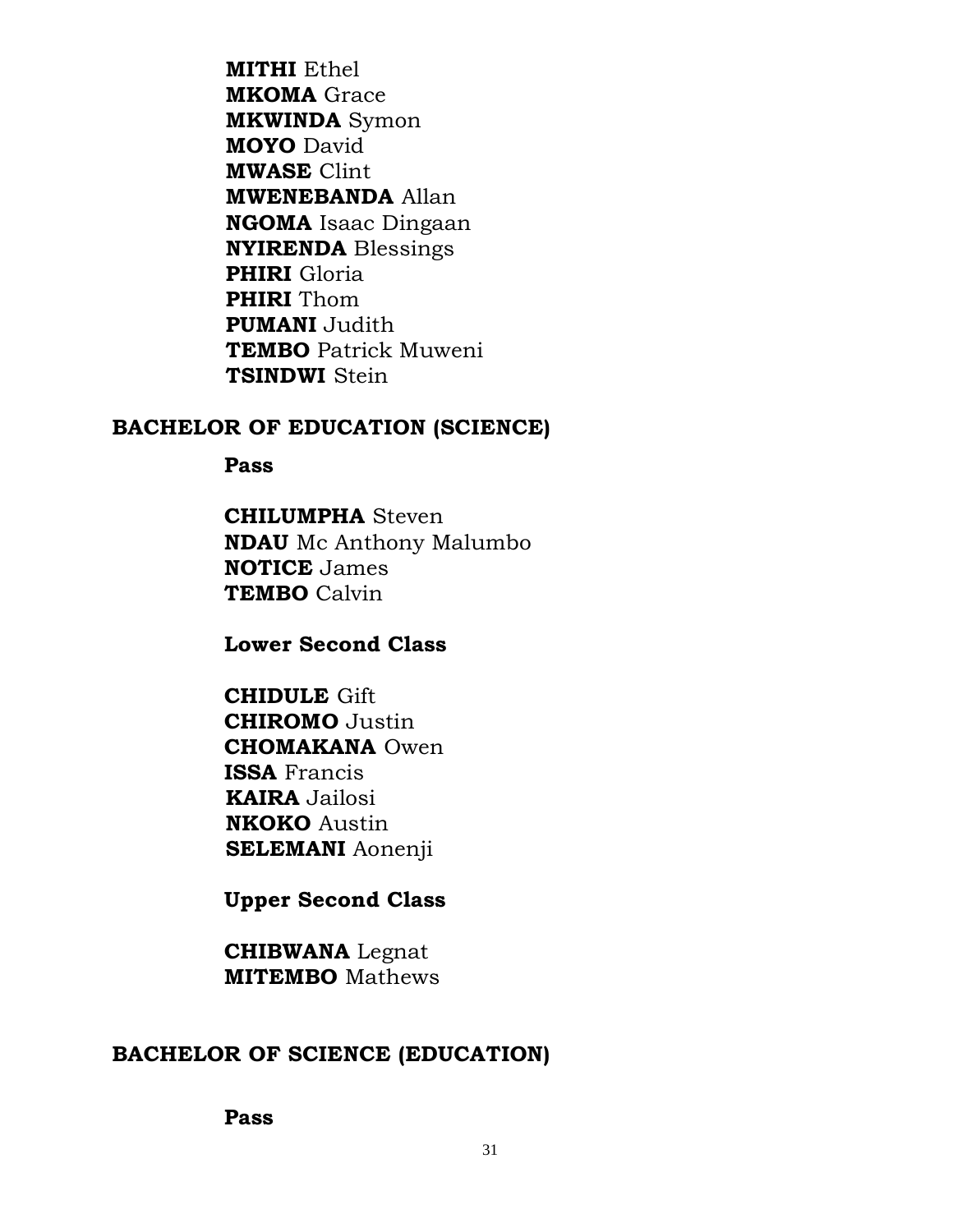**BAMUSI Anusa CHAMBO** Ganizani **CHIBISA** Graciano **CHIMANGIRE Hope CHOMBO** Yasin **EVANCE** Chemard **FELANI** Ellestina **FOLOKIYA Mayuto GANIZANI** Justin **GONDOLONI** MacDonald **KALAUNDI** Aubrey **KANTAMBO** Beatrice **KAUNDA** Myfriend **KISHOMBE** Matrida **LETISON** Joseph **LIRANI** Geoffrey **MAKONOKAYA Andrew MAKWINJA** Frank **MALIZANI** Trizza **MGALA** MacFallen **MLIKODZA** Kennedy **MUMBA** Noel **MUYWANGA Fyness MWATSETEZA** Mphatso **NDALAMA** Frank **NHLANE** Benard **NKANUWA** Geoffrey **NKHOMA** Magadalene **SIMBEYE** Lelani **TWAIBU Elson ZABULA Harneck ZULU** Michael

#### **Lower Second Class**

**BANDA** Kondwani **BUTAO** Kingsley **CHIBISA** Symon **CHIMPHANGA** Cecilia **DZUWA** Steven S. **FOLOMANI** Gabriel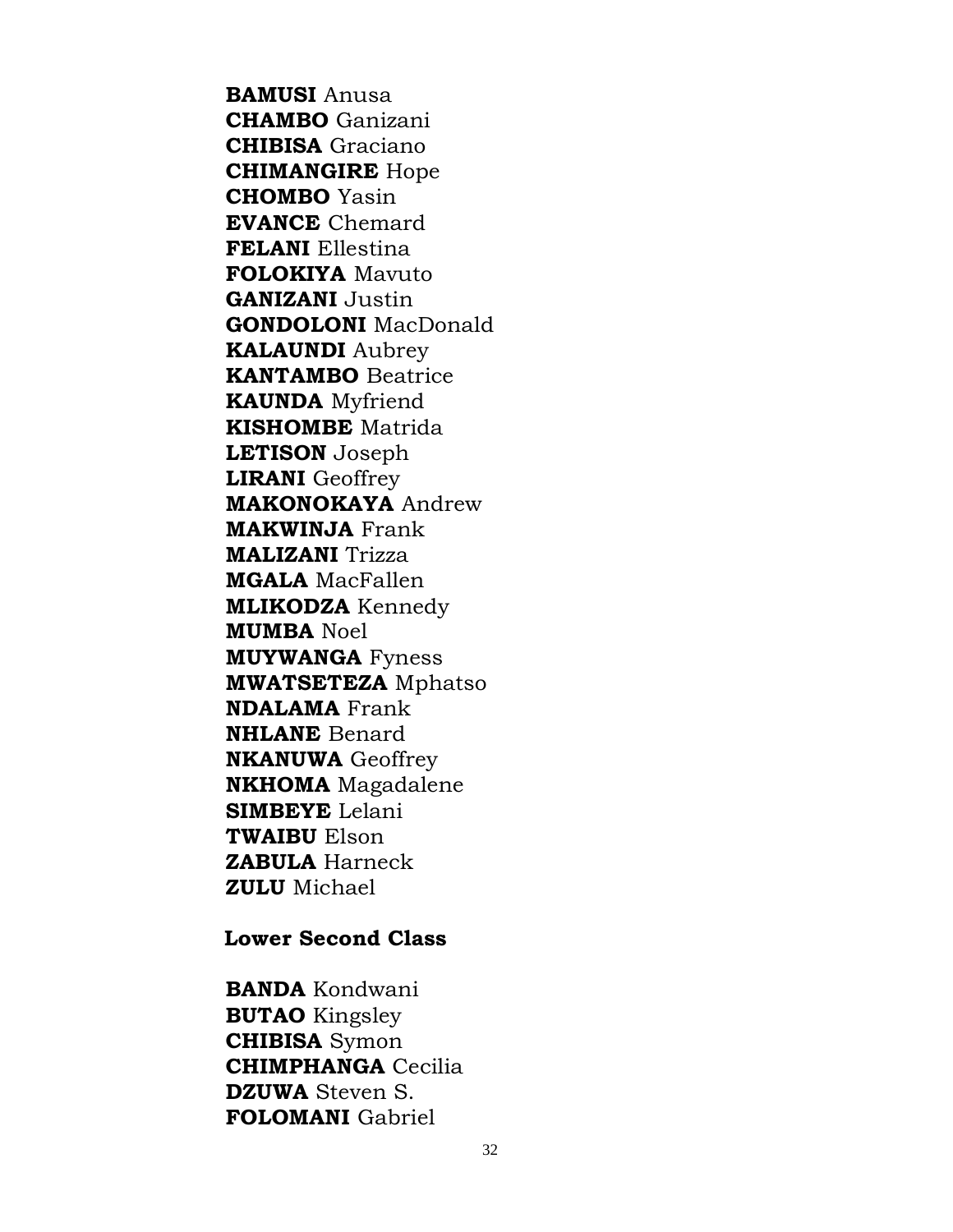**GAMA** Petros **HARA** Enock **JEKAPU** Daress **KALIWO** Ireen **KAPITO** Isaac **KAYIRA** Limbani **LUNGU** Jacob **MAGALETA** Christina **MAJAMANDA** Archangel **MASSA** Lovemore **MAUWA** Gift **MBUKWA** Gladys **MKANDAWIRE** Linda **MKWALA** Precious **MPHAKO** Lidia **MTAMBO** Mary **MTIKA** Linda **MULUNGU** Mungeti **MWALILINO** Kenneth **MWENYEKAKA** Osman **NAMPINGA** Thandiwe **NANTAPO** Emmanuel **NGWIRA** Mercy **NYANYALE** Davie **NYANYALE** Mphatso **NYIRENDA** Martin **PULUNDWE** Daudi **SONGA** Jimmy Bruce **UMAR** Hassan **VIZYALONA** Auther

 **Upper Second Class**

**CHIWAKI** Chavi **BANDULA** Annie **CHATA** Alfred **CHAVULA** Gideon **CHEZA** Charles W. **CHIGUGA** Milton **CHIMPINI** Jackson **CHIMSEU** Prisca **CHITANDA** Bridget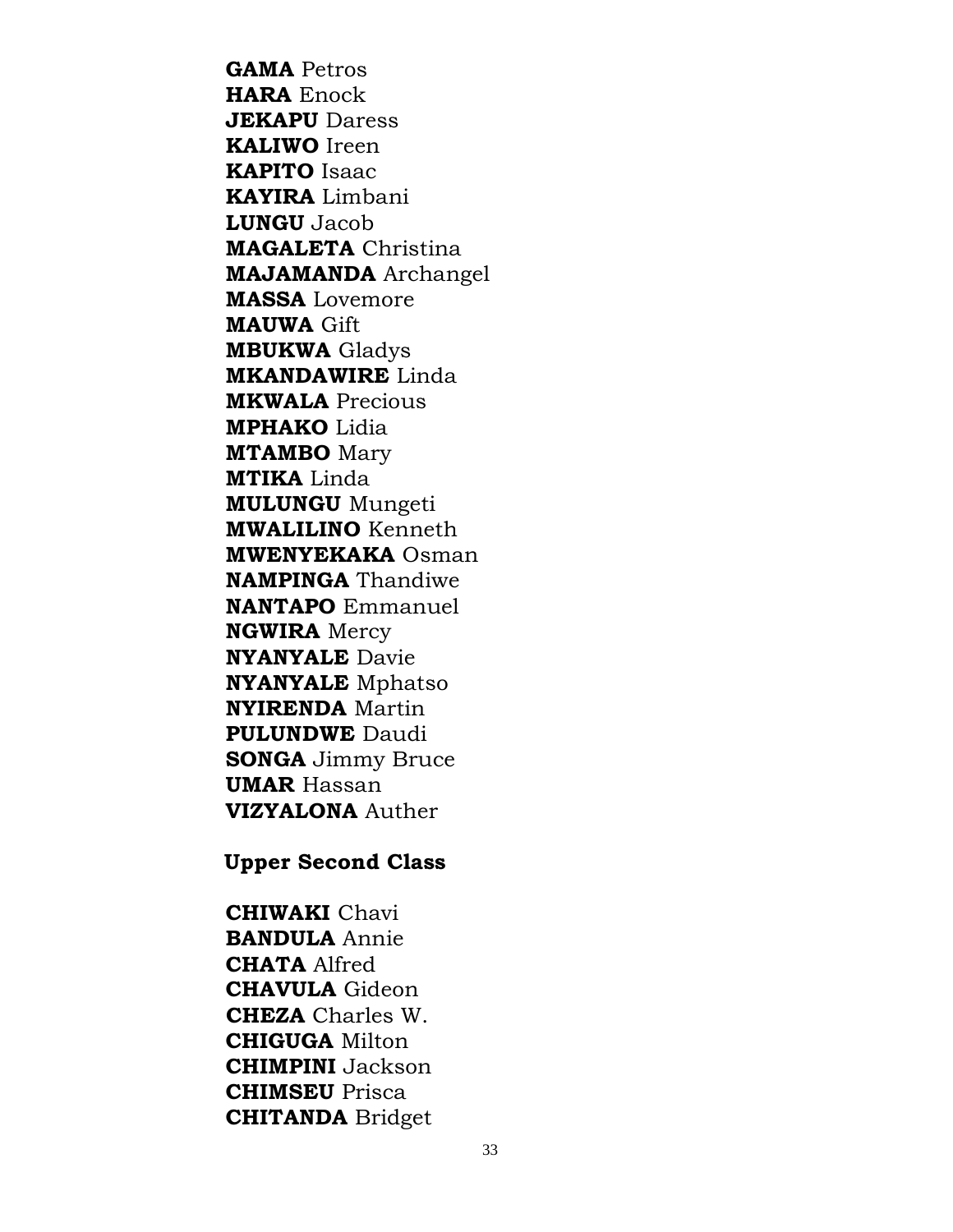**DANIEL** Lameck **JALASI** Kanada **JELASON** Justin **KABWILO** Christina **KAJOMBO** Susan **KATULI** Edward **LIMAMU** Chifundo **MASIKINI** Alinane **MISSI** Chitani **MKANDAWIRE** Wisdom **MULUNGU** Ndaona **MUNDIRA** Doreen Pias **NDHLOVU** Patricia **PONDANI** Henry **SAUKA** Emmanuella **ZEFANIA** Anderson

### **First Class**

**MUHAKEYA** Madalitso

### **UNIVERSITY CERTIFICATE OF EDUCATION**

**Pass** 

**ALICK** Memory **BONDE** Solomon **CHATELERA** Ruth Charity **CHIGOWO** Henry **CHIPOYA** Lawrence **CHISI** Maggie **KAMWAMBA** Fanny Ligowe **LOTI** Brian M. B. **MAJAMANDA** Esau G. **MAKWAKWA** Grace Uchizi **MBANO** Mirrian M. **MJUWENI** Duncanie **MWAKIFWAMBA** Hastings **MPOYA** Tingoyesa Mary **MSHALI** Precious